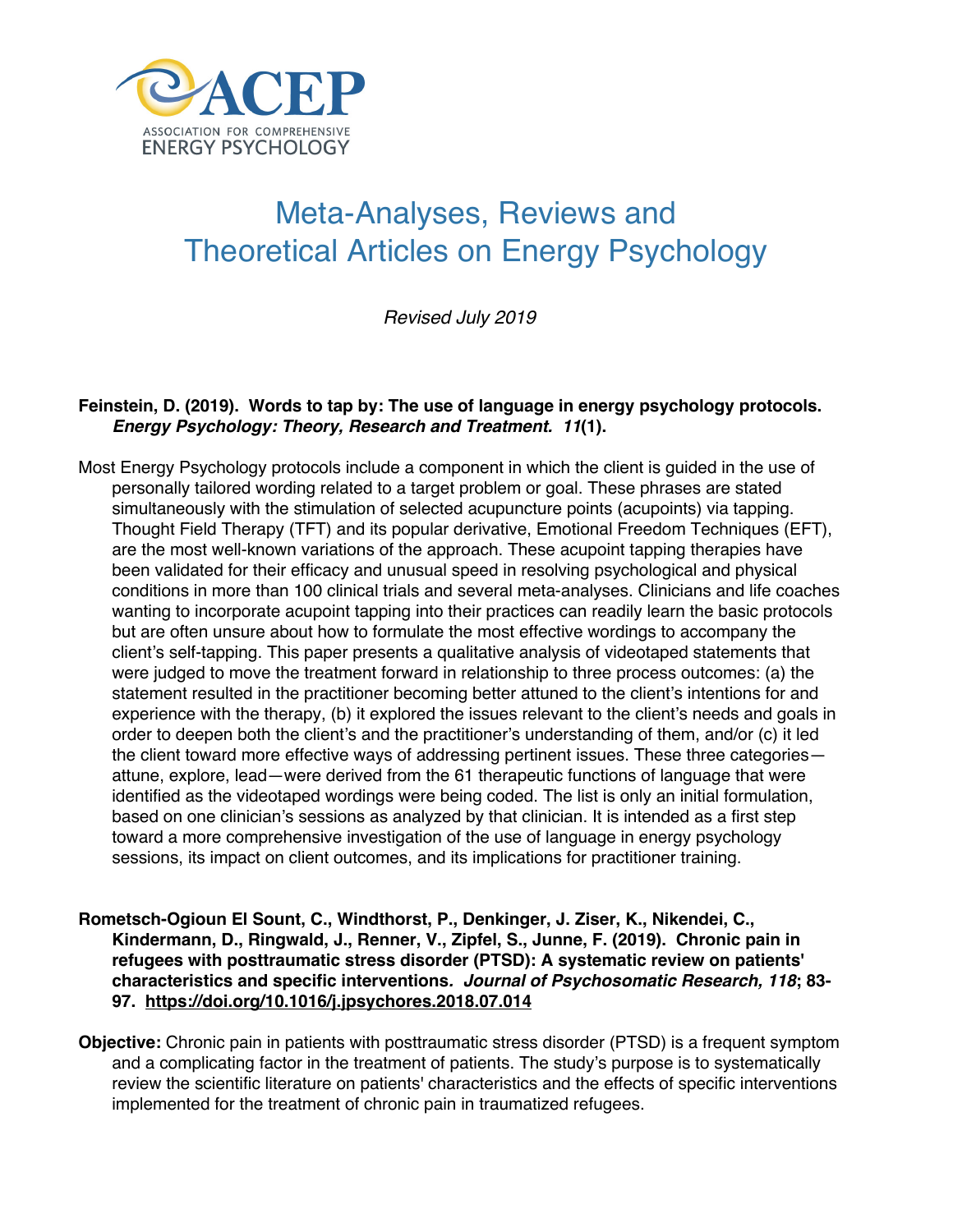- **Method:** A systematic search of the current literature was conducted in PubMed and Web of Science, from 1996 to 2017. A structured screening process in accordance with the PRISMAstatement was used with eligibility criteria based on the modified PICOS-criteria including refugees with chronic pain and diagnosed PTSD to investigate sample size, gender, country of origin, residential status, pain locations, predictors and correlations and type and efficacy of specific interventions.
- **Results:** The initial search resulted in a total of 2169 references, leading to 15 included studies. Most frequently, patients reported headaches, backaches, and pain in the arms and legs. Pain symptoms were associated with higher age, female gender, general living difficulties and PTSD symptoms. Cognitive behavioral therapy (CBT) and, NarrativeExposure Therapy (NET) with biofeedback, manualized traumapsychotherapy, Traditional Chinese Medicine (TCM) and Emotional Freedom Techniques were evaluated as specific interventions, resulting in positive outcomes for both pain severity and PTSD symptoms.
- **Conclusions:** To date, the existing literature shows scarce evidence evaluating specific interventions that address the needs of traumatized refugees with chronic pain. However, the current reported evidence allows for a preliminary evaluation of the characterizations of patient dimensions as well as promising results found in intervention studies.

## **Church, D., Stapleton, P., Mollon, P., Feinstein, D., Boath, E., Mackay, D., Sims, R. (2018). Guidelines for the Treatment of PTSD Using Clinical EFT (Emotional Freedom Techniques).** *Healthcare 2018, 6***(4),146; https://DOI.org/10.3390/healthcare6040146**

Clinical EFT (Emotional Freedom Techniques) is an evidence-based method that combines acupressure with elements drawn from cognitive and exposure therapies. The approach has been validated in more than 100 clinical trials. Its efficacy for post-traumatic stress disorder (PTSD) has been investigated in a variety of demographic groups including war veterans, victims of sexual violence, the spouses of PTSD sufferers, motor accident survivors, prisoners, hospital patients, adolescents, and survivors of natural and human-caused disasters. Metaanalyses of EFT for anxiety, depression, and PTSD indicate treatment effects that exceed those of both psychopharmacology and conventional psychotherapy. Studies of EFT in the treatment of PTSD show that (a) time frames for successful treatment generally range from four to 10 sessions; (b) group therapy sessions are effective; (c) comorbid conditions such as anxiety and depression improve simultaneously; (d) the risk of adverse events is low; (e) treatment produces physiological as well as psychological improvements; (f) patient gains persist over time; (g) the approach is cost-effective; (h) biomarkers such as stress hormones and genes are regulated; and (i) the method can be adapted to online and telemedicine applications. This paper recommends guidelines for the use of EFT in treating PTSD derived from the literature and a detailed practitioner survey. It has been reviewed by the major institutions providing training or supporting research in the method. The guidelines recommend a stepped-care model, with five treatment sessions for subclinical PTSD, 10 sessions for PTSD, and escalation to intensive psychotherapy or psychopharmacology or both for nonresponsive patients and those with developmental trauma. Group therapy, social support, apps, and online and telemedicine methods also contribute to a successful treatment plan.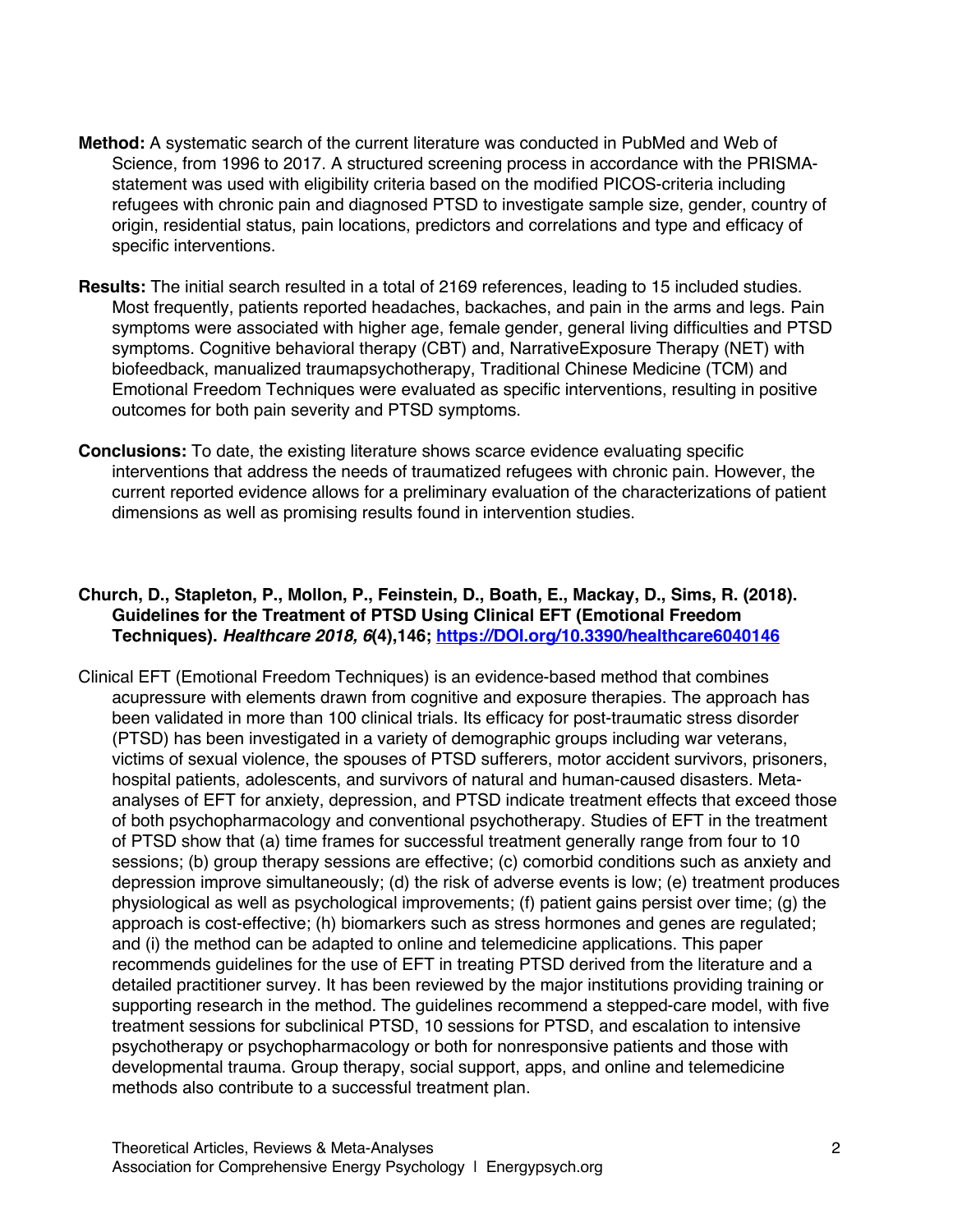**Church, D., Stapleton, P., Yang, A., Gallo, F. (2018). "Is tapping on acupuncture points an active ingredient in Emotional Freedom Techniques? A systematic review and metaanalysis of comparative studies."** 

*Journal of Nervous and Mental Disease, 206***(10). https://www.ncbi.nlm.nih.gov/pubmed/30273275**

Emotional Freedom Techniques (EFTs) combine elements of cognitive restructuring and exposure techniques with acupoint stimulation. Meta-analyses indicate large effect sizes for posttraumatic stress disorder, depression, and anxiety; however, treatment effects may be due to components EFT shares with other therapies. This analysis reviewed whether EFTs acupressure component was an active ingredient. Six studies of adults with diagnosed or self-identified psychological or physical symptoms were compared ( $n = 403$ ), and three ( $n = 102$ ) were identified. Pretest vs. posttest EFT treatment showed a large effect size, Cohen's d = 1.28 (95% confidence interval [CI], 0.56 to 2.00) and Hedges' g =1.25 (95% CI, 0.54 to 1.96). Acupressure groups demonstrated moderately stronger outcomes than controls, with weighted posttreatment effect sizes of d = −0.47 (95% CI, −0.94 to 0.0) and g = −0.45 (95% CI, −0.91 to 0.0). Meta-analysis indicated that the acupressure component was an active ingredient and outcomes were not due solely to placebo, nonspecific effects of any therapy, or nonacupressure components.

#### **Feinstein, D. (2018). Energy psychology: Efficacy, speed, mechanisms.** *Explore: The Journal of Science and Healing.* **https://DOI.org/10.1016/j.explore.2018.11.003**

The most well known forms of "energy psychology" combine cognitive and exposure techniques with the stimulation of selected acupuncture points (acupoints) by tapping on them. Most clinicians who learn and utilize an acupoint tapping protocol integrate the approach within their existing clinical frameworks rather than using it as a stand-alone therapy. The method has been highly controversial, with its efficacy, purported speed, and explanatory models all questioned. Nonetheless, its utilization within clinical settings and as a self-help method has continued to expand since it was introduced more than three decades ago. This paper reviews the most salient criticisms of the method and presents research and empirically based theoretical constructs that address them. More than 100 peer-reviewed outcome studies—51 of which are randomized controlled trials—provide an evidential base for evaluating the claims and criticisms surrounding the approach. This review concludes that a growing body of evidence indicates that acupoint-based energy psychology protocols are rapid and effective in producing beneficial outcomes in the treatment of anxiety, depression, PTSD, and possibly other conditions. Mechanisms by which acupoint tapping might bring about these treatment outcomes are also proposed.

# **Gaesser, A. (2018). Befriending anxiety to reach potential: Strategies to empower our gifted youth.** *Gifted Child Today,* **41(4); 186-195. https://DOI.org/10.1177/1076217518786983**

Gifted students can encounter anxiety-provoking stressors throughout their day. Developing effective anxiety management skills allows them to better navigate these challenges. Concepts from neuroscience help us better understand responses to anxiety and can assist gifted youth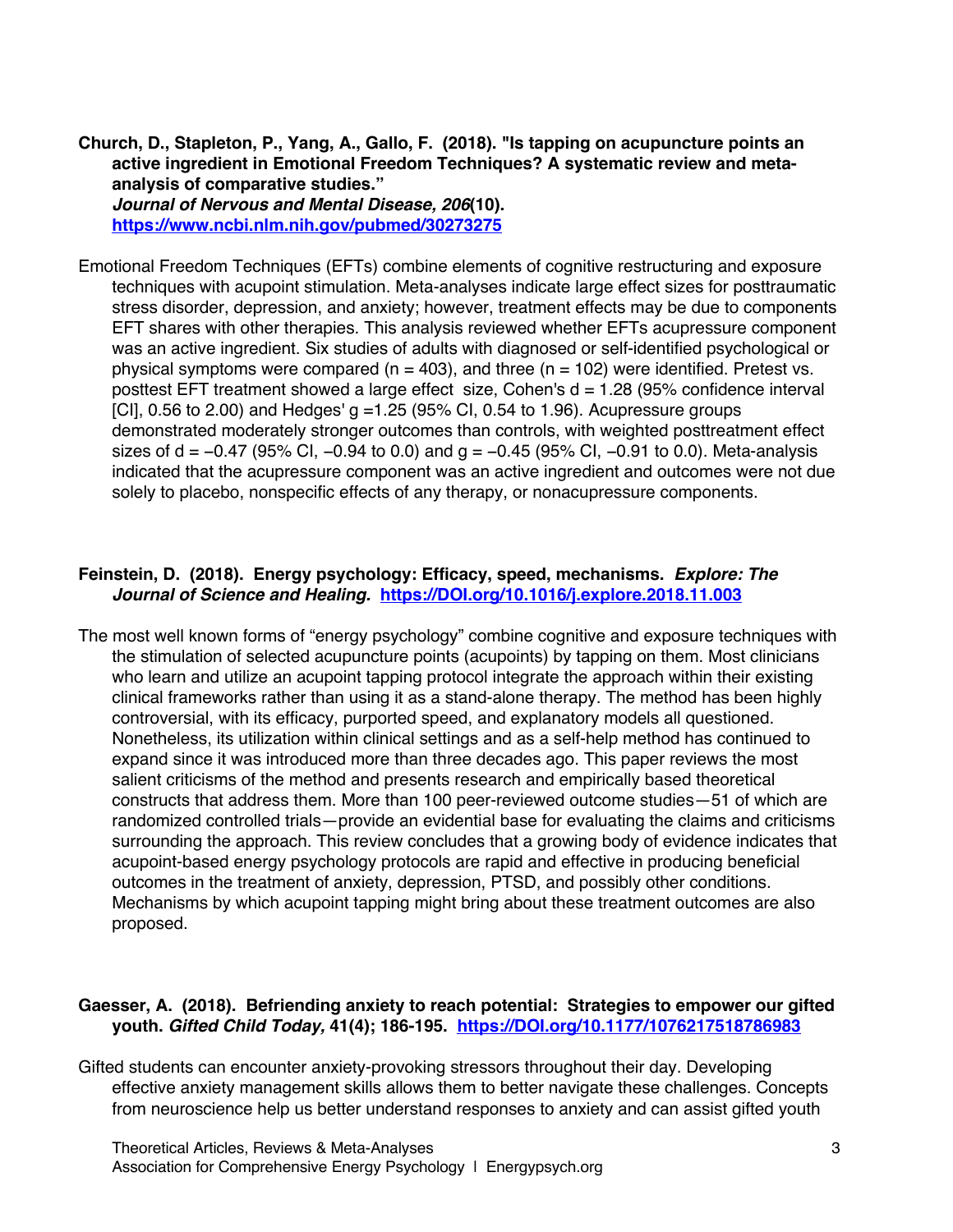and those working with them in recognizing how and when to best apply anxiety management strategies. This article reviews these concepts and integrating them into the classroom environment to assist with this learning process. In addition, it examines an evidenced-based anxiety management intervention that has been found to be efficacious for gifted youth, Emotional Freedom Techniques (EFT). Results of recent EFT research are reviewed and the steps to learning EFT are outlined.

#### **Pfeiffer, A. (2018). Was Ist dran am klopfen? (What's up with tapping?) Eine Ubersichtsarbeit***. Psychotherapeutenjournal 3,* **235-243.**

The so-called tapping techniques such as Process and Embodiment Focused Psychology (PEP) or the Emotional Freedom Technique (EFT) have long been introduced into clinical practice in Germany as well. Especially diseases with a high level of physical arousal seem to respond well to the treatment with tapping techniques. Due to the esoteric-seeming theories underlying them, many classically trained psychotherapists continue to be critical of them. But what do the scientific studies of recent years say about the effectiveness of the knocking techniques? For which diseases is an application recommended? The present review aims to provide insight into this situation, to critically analyze the individual studies and compare their results with studies of other forms of psychotherapy. On this basis further scientific hypotheses will be discussed. (Original article in German, abstract translated).

# **Vural, P. & Aslan. (2018). DUYGUSAL ÖZGÜRLEŞME TEKNİĞİ (EFT) KAPSAMI VE UYGULAMA ALANLARI (Published in Turkish. English title: Emotional Freedom Technique Scope and Practice Areas).** *Life Skills Journal of Psychology 2***(3), 11-25.**

Emotional Freedom Technique (EFT) is a kind of practice of energy psychotherapy consisting of cognitive and somatic components that are used to improve personal negative emotions and related emotional and physical disorders. Stress hormones are secreted in the brain when a person is stressed, the amygdala and other responsive cerebral segments are activated. If the stress can not be effectively coped with, the physical and psychological consequences that will become chronic in course of time. There are essential steps to follow in EFT; firstly person create a setup sentence for sending a message to the emotional body (subconscious) and then twelve meridians of energy end point (acupressure points) is tapped on. There are different protocols for application purposes. EFT can be performed in psychological and physical areas, which are very common in children and adults, and there is not reported of any adverse effects in randomized controlled trials. In this review, PubMed, Google's Academic and related literature sources were examined and it was determined that the EFT had research results in a variety of subjects. Emotions can be recognized, accepted and transformed with the EFT application. (Original article in Turkish, abstract translated).

# **Brown, R.C., Witt, A., Fegert, J.M., Keller, F., Rassenhofer, M. & Plener, P.L. (2017). Psychosocial interventions for children and adolescents after man-made and natural disasters: a meta-analysis and systematic review.** *Psychological Medicine 47,* **1893– 1905. doi:10.1017/S0033291717000496**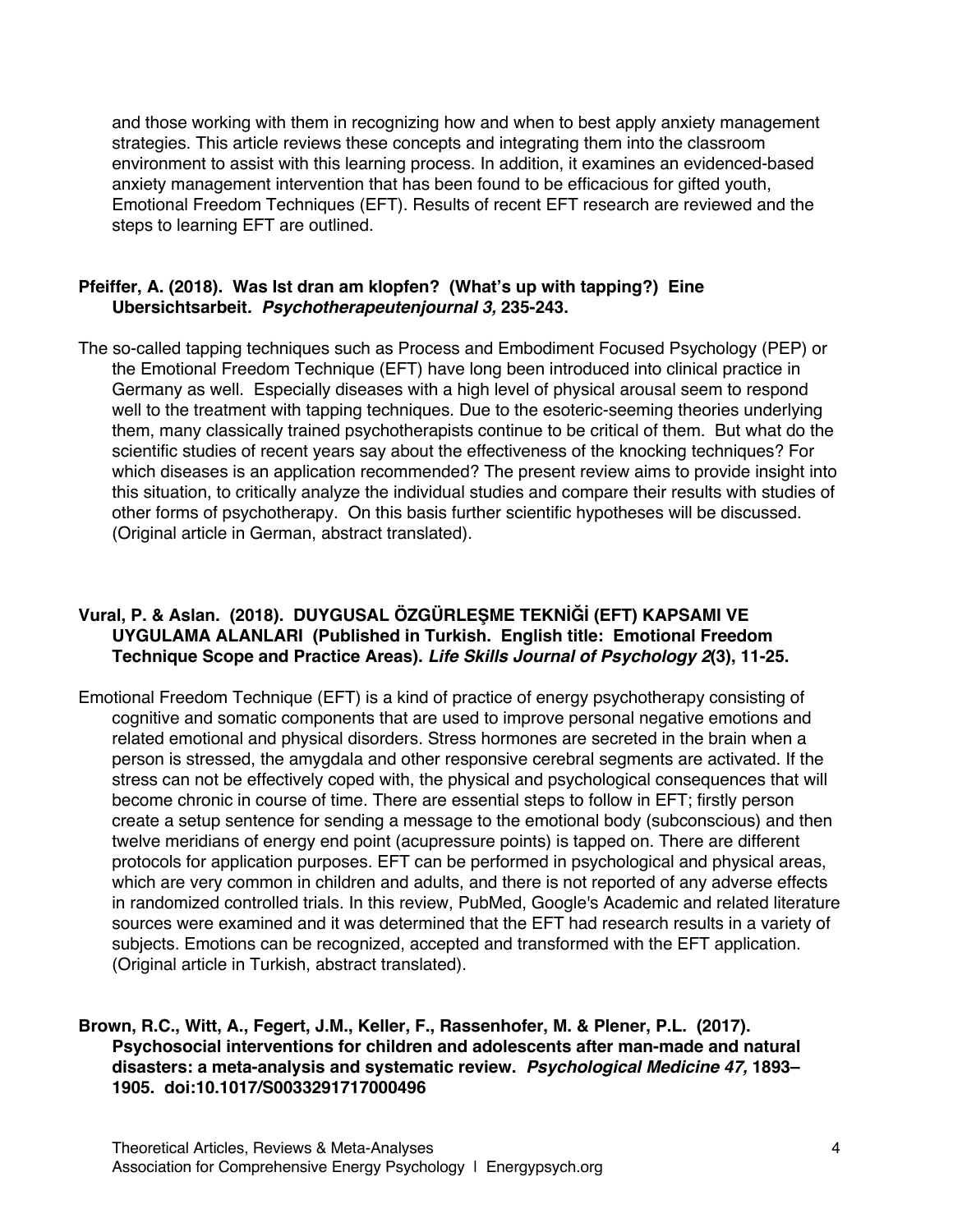Children and adolescents are a vulnerable group to develop post-traumatic stress symptoms after natural or man-made disasters. In the light of increasing numbers of refugees under the age of 18 years worldwide, there is a significant need for effective treatments. This meta-analytic review investigates specific psychosocial treatments for children and adolescents after manmade and natural disasters. In a systematic literature search using MEDLINE, EMBASE and PsycINFO, as well as hand-searching existing reviews and contacting professional associations, 36 studies were identified. Random and mixed-effects models were applied to test for average effect sizes and moderating variables. Overall, treatments showed high effect sizes in pre–post comparisons (Hedges'  $q = 1.34$ ) and medium effect sizes as compared with control conditions (Hedges' g = 0.43). Treatments investigated by at least two studies were cognitive–behavioural therapy (CBT), eye movement desensitization and reprocessing (EMDR), narrative exposure therapy for children (KIDNET) and classroom- based interventions, which showed similar effect sizes. However, studies were very heterogenic with regard to their outcomes. Effects were moderated by type of profession (higher level of training leading to higher effect sizes). A number of effective psychosocial treatments for child and adolescent survivors of disasters exist. CBT, EMDR, KIDNET and classroom-based interventions can be equally recommended. Although disasters require immediate reactions and improvisation, future studies with larger sample sizes and rigorous methodology are needed.

# **Church, D. & Feinstein, D. (2017). The Manual Stimulation of Acupuncture Points in the Treatment of Post-Traumatic Stress Disorder: A Review of Clinical Emotional Freedom Techniques.** *Medical Acupuncture, 29***(4): 249-253.**

- **Background:** The manual stimulation of acupuncture points has been combined with components of cognitive and exposure therapies into a clinical and self-help approach known as Emotional Freedom Techniques (EFT). More than 40 clinical trials and four meta-analytic reviews of EFT treatments have demonstrated large effect sizes with a range of conditions, including pain, PTSD (in both civilian and military veteran populations), phobias, anxiety, and depression.
- **Objective:** This review describes the approach, with a focus on PTSD in veterans and service members, provides an overview of how EFT is most commonly applied, and outlines obstacles and cautions related to its implementation. Methods: Peer-reviewed clinical trials and metaanalyses of EFT in the treatment of PTSD are assessed to identify the characteristics of the approach that render it suitable for the treatment of PTSD. Results: The literature demonstrates that remediation of PTSD and comorbid conditions is typically accomplished within brief time frames, ranging from one session for phobias to between four and ten sessions for PTSD. Clinical EFT has been shown to regulate stress hormones and limbic function and to improve various neurologic markers of general health. The epigenetic effects of EFT include upregulation of immunity genes and downregulation of inflammation genes. Six dismantling studies have indicated that the acupressure component of EFT is an active ingredient and not placebo.
- **Conclusions:** Seven empirically supported strengths of the approach were identified that make it especially suitable for use with veterans and active military: (1) the depth and breadth of treatment effects; (2) the relatively brief timeframes required for successful treatment; (3) the low risk of adverse events; (4) the minimal training time required for the approach to be applied effectively; (5) the simultaneous reduction of physical and psychologic symptoms; (6) the utility and cost-effectiveness of clinical EFT in a large group format; and (7) the method's adaptability to online and telemedicine applications.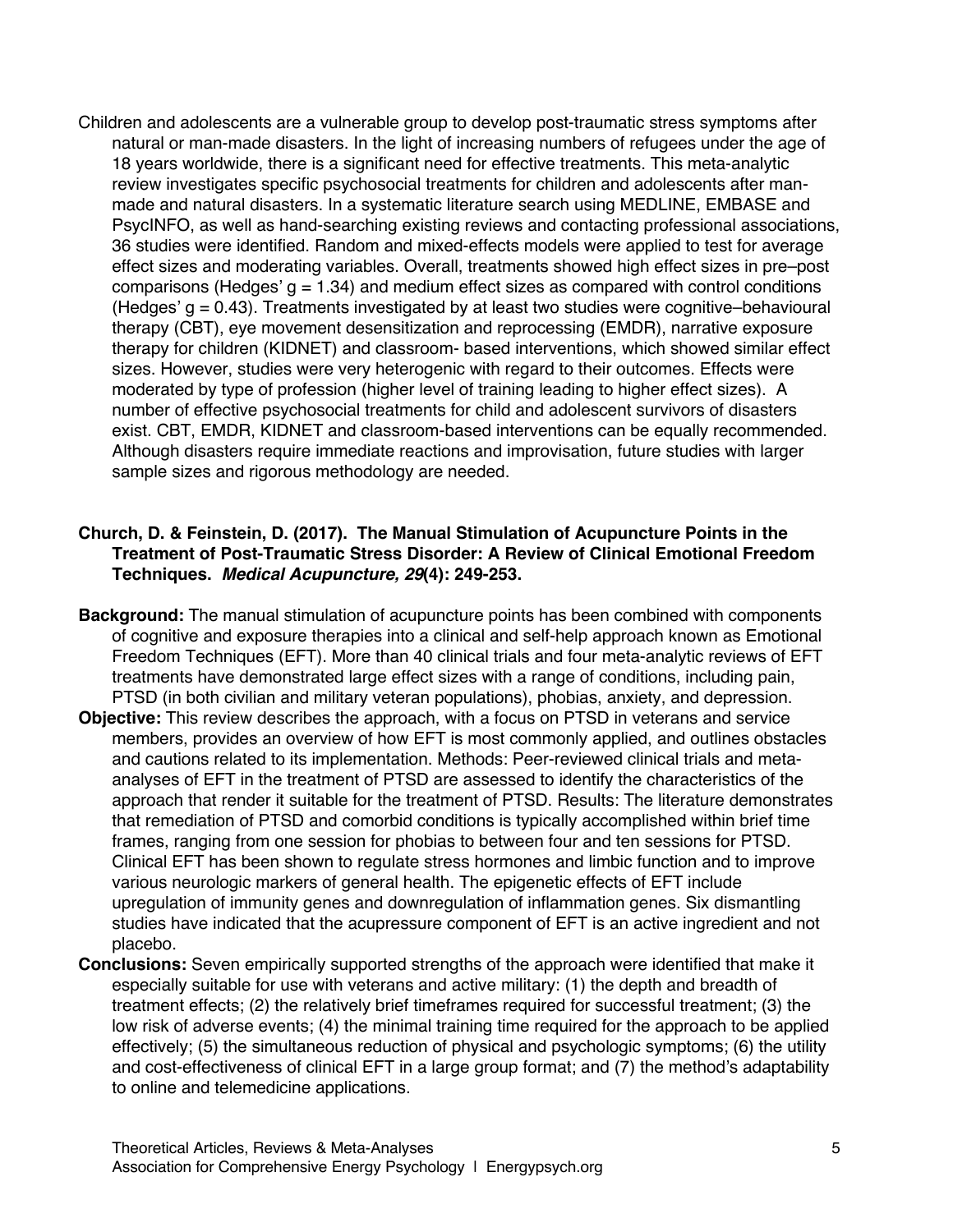- **Church, D., Stern, S., Boath, E., Stewart, A. Feinstein, D. & Clond, M. (2017). Emotional Freedom Techniques to treat Posttraumatic Stress Disorder in Veterans: Review of the evidence, survey of practitioners and proposed clinical guidelines.** *Permanente Journal, 21***. DOI: 10.7812/TPP/16-100. https://www.ncbi.nlm.nih.gov/pubmed/28678690**
- **Background:** High prevalence rates of posttraumatic stress disorder (PTSD) in active military and veterans present a treatment challenge. Many PTSD studies have demonstrated the efficacy and safety of Emotional Freedom Techniques (EFT).
- **Objectives:** To develop clinical best practice guidelines for the use of EFT to treat PTSD, on the basis of the published literature, practitioner experience, and typical case histories.
- **Methods:** We surveyed 448 EFT practitioners to gather information on their experiences with PTSD treatment. This included their demographic profiles, prior training, professional settings, use of assessments, and PTSD treatment practices. We used their responses, with the research evidence base, to formulate clinical guidelines applying the "stepped care" treatment model used by the United Kingdom's National Institute for Health and Clinical Excellence.
- **Results:** Most practitioners (63%) reported that even complex PTSD can be remediated in 10 or fewer EFT sessions. Some 65% of practitioners found that more than 60% of PTSD clients are fully rehabilitated, and 89% stated that less than 10% of clients make little or no progress. Practitioners combined EFT with a wide variety of other approaches, especially cognitive therapy. Practitioner responses, evidence from the literature, and the results of a meta-analysis were aggregated into a proposed clinical guideline.
- **Conclusion:** We recommend a stepped care model, with 5 EFT therapy sessions for subclinical PTSD and 10 sessions for clinical PTSD, in addition to group therapy, online self-help resources, and social support. Clients who fail to respond should be referred for appropriate further care.

# **Leskowitz, E. (2017). Integrative Medicine for Military Injuries: Special Issue of Medical Acupuncture.** *Medical Acupuncture, 29***(4). Doi: 10.1089/acu.2017.29058.1es**

The very name of this journal --- *Medical Acupuncture* --- makes clear that it is devoted to medical applications of the traditional Chinese therapy of acupuncture. Thanks in part to the professional backgrounds of its editorial board members, the journal has also had a strong focus on the military applications of acupuncture. In no small part due to this focus, acupuncture has gained a high acceptance in the military, with the Battlefield Acupuncture protocol developed by the journal's editor-in-chief, Richard Niemtzow, MD, PhD, MPH, having been adopted by US forces in Iraq and Afghanistan, and in the Trauma Reset residential program at Fort Hood featuring acupuncture as a key integrative modality.

# **Mangione, L., Swengros, D., Anderson, J. G. (2017). Mental Health Wellness and Biofield Therapies: An Integrative Review.** *Issues in Mental Health Nursing,* **2017. DOI: 10.1080/01612840.2017.1364808**

Biofield therapies such as Healing Touch and Reiki increase relaxation, decrease anxiety and stress, and improve mood. Understanding the efficacy of these therapies in terms of mental health wellness is important for nurses interested in complementary and integrative care. The goal of the present integrative review was to investigate the state of knowledge regarding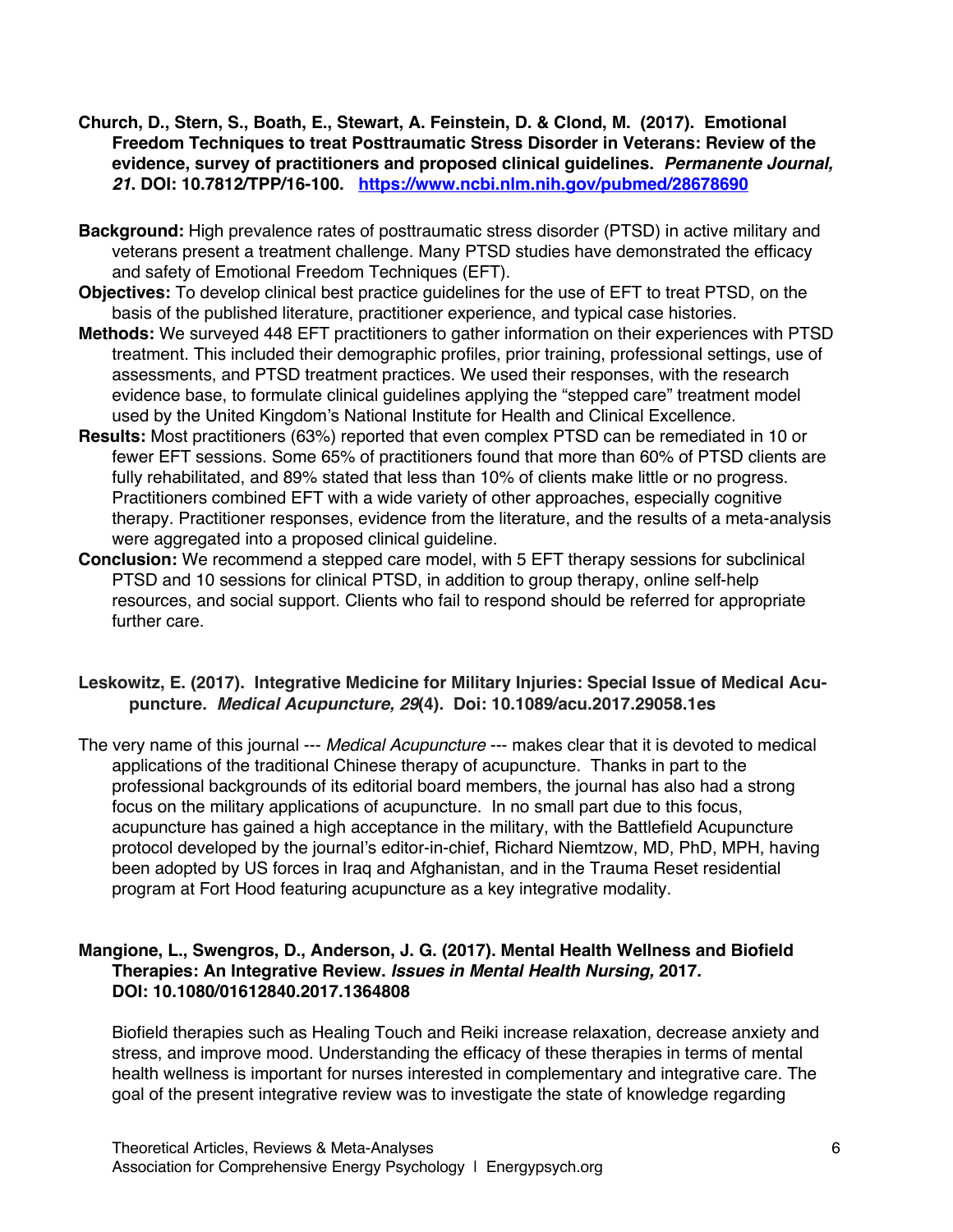biofield therapies and the impact on anxiety, mood,and mental health wellness. Electronic databases were searched for articles available in English and published from 2014 to 2016. Biofield therapies show safety and promise in reducing anxiety, improving mood, and cultivating mental health and wellness.

- **Sebastian, B., & Nelms, J. (2017). The effectiveness of Emotional Freedom Techniques in the treatment of posttraumatic stress disorder: A meta-analysis.** *Explore: The Journal of Science and Healing, 13***(1), 16-25. http://dx.doi.org/10.1016/j.explore.2016.10.001**
- **Background:** Over the past two decades, growing numbers of clinicians have been utilizing Emotional Freedom Techniques (EFT) in the treatment of post-traumatic stress disorder (PTSD), anxiety, and depression. Randomized controlled trials (RTCs) have shown promising outcomes for all three conditions.
- **Objective:** To assess the efficacy of EFT in treating PTSD by conducting a meta-analysis of existing RCTs.
- **Methods:** A systematic review of databases was undertaken to identify RCTs invesigating EFT in the treatment of PTSD. The RCTs were evaluated for quality using evidence-based standards provided by the American Psychological Association Division 12 Task Force on Empirically Validated Therapies. Those meeting the criteria were assessed using a meta-analysis that synthesized the data to determine effect sizes. While uncontrolled outcome studies were excluded, they were examined for clinical implications of treatment that can extend knowledge of this condition.
- **Results:** Seven randomized controlled trials were found to meet the criteria, and were included in the meta-analysis. A large effect was found for EFT treatment of PTSD, with a weighted Cohen's  $d = 2.96$  (95% CI 1.96-3.97;  $p < 0.001$ ). No treatment effect difference was found in studies comparing EFT to other evidence-based therapies such as Eye Movement Desensitization and Reprocessing (EMDR; 1 study) and cognitive behavior therapy (CBT; 1 study).
- **Conclusion:** The results show that EFT is efficacious and reliable as a treatment for PTSD in time frames ranging from four to ten sessions. EFT is safe and can be used as a self-help practice as well as a primary evidence-based treatment for PTSD.

# **Clond, M. (2016). Emotional Freedom Techniques for anxiety: A systematic review with metaanalysis.** *Journal of Nervous and Mental Disease, 204***(5):388-95. DOI: 10.1097/NMD.0000000000000483**

Emotional Freedom Techniques (EFT) combines elements of exposure and cognitive therapies with acupressure for the treatment of psychological distress. Randomized controlled trials retrieved by literature search were assessed for quality using the criteria developed by the APA's Division 12 Task Force on Empirically Validated Treatments. As of December 2015, 14 studies (n=658) met inclusion criteria. Results were analyzed using an inverse variance weighted metaanalysis. The pre-post effect size for the EFT treatment group was 1.23 (95% CI: 0.82-1.64, p < 0.001), while the effect size for combined controls was 0.41 (0.17-0.67, p=0.001). EFT treatment demonstrated a significant decrease in anxiety scores, even when accounting for the effect size of control treatment. However, there was too little data available comparing EFT to standard of care treatments such as cognitive behavioral therapy, and further research is needed to establish the relative efficacy of EFT to established protocols.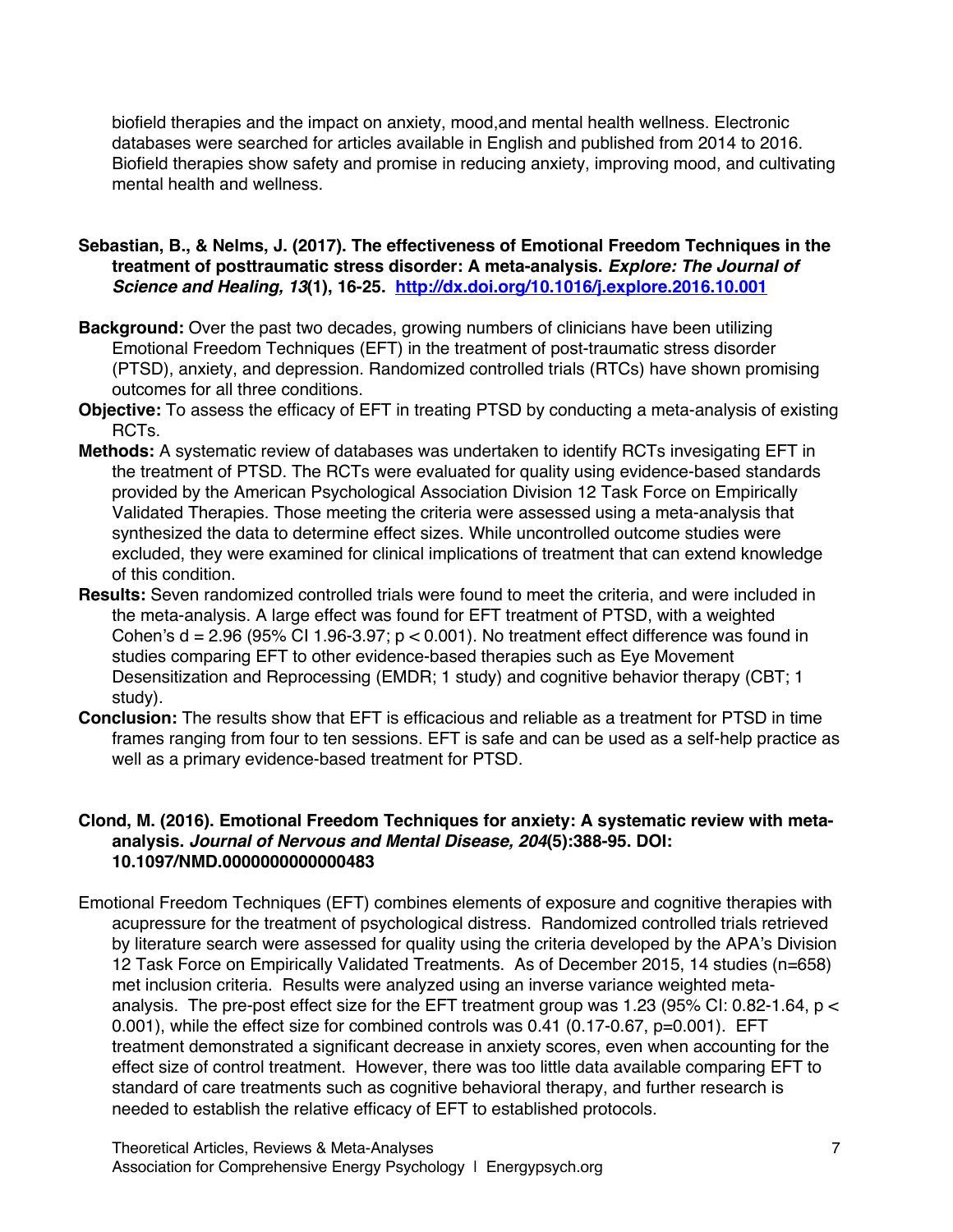- **Kalla, M. (2016). Supporting chronic disease healthcare through remote Emotional Freedom Techniques (EFT) treatment and self-care: An evaluation using the WHO determinants of health.** *Energy Psychology Journal, 7***(2). doi 10.9769/EPJ.2016.8.1.MK**
- **Purpose:** The objective of the present study was to explore Emotional Freedom Techniques (EFT) practitioners' experiences of using EFT to support chronic disease patients. This was part of a larger study exploring chronic disease patients' and EFT practitioners' experiences of using EFT to support chronic disease healthcare.
- **Methods:** A qualitative approach was deemed suitable for this study. Eight practitioners were interviewed using semi-structured interviews via telephone or Zoom (an online videoconferencing platform). Interviews were transcribed verbatim and data was analyzed using Interpretative Phenomenological Analysis methodology.
- **Results and conclusion:** This article presents two super-ordinate themes which explore application of EFT for addressing emotional issues faced by chronic disease patients, and for management of physical symptoms, respectively. Chronic disease patients may benefit from a holistic biopsychosocial, patient-centered healthcare approach. EFT offers potential as a technique that may be used by health practitioners to support the psychosocial aspect of chronic disease healthcare.

# **Kalla, M. & Stapleton, P. (2016). How Emotional Freedom Techniques (EFT) may be utilizing memory reconsolidation mechanisms for therapeutic change in neuro psychiatric disorders such as PTSD and phobia: A proposed model.** *Explore: The Journal of Science and Healing***, in press.**

Maladaptive fear memories attributed to Pavlovian associations are considered to be at the crux of neuropsychiatric disorders such as post-traumatic stress disorder and phobia. The memory reconsolidation theory suggests that upon retrieval, memories become labile for a few hours, during which yielding a prediction error can lead to therapeutic change. This article proposes that Emotional Freedom Techniques (EFT), a therapeutic intervention combining psychotherapy with a somatic acupoint stimulation component may be utilising memory reconsolidation mechanisms to facilitate therapeutic change. The EFT protocol combines three crucial elements of therapeutic change, namely, retrieval of fear memories, incorporation of new emotional experiences and learnings into the memory creating a prediction error, and finally reinforcement of the new learning.

#### **Metcalf, O., Varker, T., Forbes, D., Phelps, A., Dell, L., DiBattista, A., ... & O'Donnell, M. (2016). Efficacy of Fifteen Emerging Interventions for the Treatment of Posttraumatic Stress Disorder: A Systematic Review.** *Journal of Traumatic Stress,* **Online first Jan 7. DOI: 10.1002/jts.2207.**

Although there is an abundance of novel interventions for the treatment of posttraumatic stress disorder (PTSD), often their efficacy remains unknown. This systematic review assessed the evidence for 15 new or novel interventions for the treatment of PTSD. Studies that investigated changes to PTSD symptoms following the delivery of any 1 of the 15 interventions of interest were identified through systematic literature searches. There were 19 studies that met the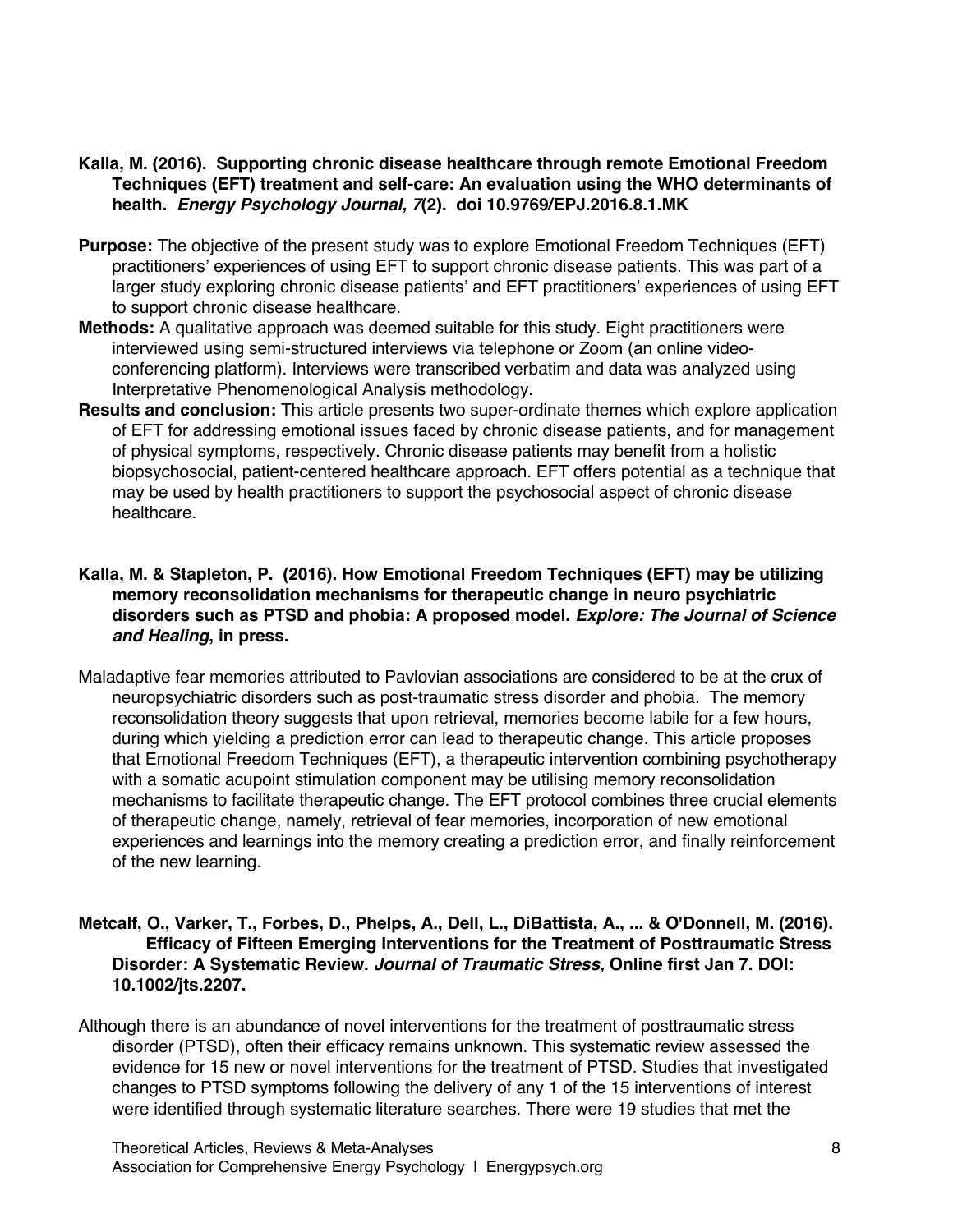inclusion criteria for this study. Eligible studies were assessed against methodological quality criteria and data were extracted. The majority of the 19 studies were of poor quality, hampered by methodological limitations, such as small sample sizes and lack of control group. There were 4 interventions, however, stemming from a mind–body philosophy (acupuncture, emotional freedom technique, mantra-based meditation, and yoga) that had moderate quality evidence from mostly small- to moderate-sized randomized controlled trials. The active components, however, of these promising emerging interventions and how they related to or were distinct from established treatments remain unclear. The majority of emerging interventions for the treatment of PTSD currently have an insufficient level of evidence supporting their efficacy, despite their increasing popularity. Further well-designed controlled trials of emerging interventions for PTSD are required.

# **Nelms, J. & Castel, D. (2016). A systematic review and meta-analysis of randomized and nonrandomized trials of Emotional Freedom Techniques (EFT) for the treatment of depression.** *Explore: The Journal of Science and Healing, 12***(6), 416-26. http://dx.doi.org/10.1016/j.explore.2016.08.001**

- **Background:** Among a group of therapies collectively known as Energy Psychology (EP), Emotional Freedom Techniques (EFT) is the most widely practiced. EFT combines elements of cognitive and exposure therapies with the stimulation of acupuncture points (acupoints). Lacking is a recent quantitative meta-analysis that enhances understanding of the variability and clinical significance of depression reduction outcomes after EFT.
- **Methods:** All studies (2005 2015), both outcome and RCT, evaluating the EFT for sufferers of depression were identified by electronic search. Our primary outcome was depression measured by a variety of psychometric questionnaire and scales. Meta-analysis was undertaken synthesizing the data from all trials, distinguishing within and between effect sizes.
- **Results:** 21 studies qualified for inclusion into the meta-analysis (Outcome studies n = 446; RCT n = 653 (306 EFT, 347 Control). As hypothesized, EFT training showed a moderate effect size in the treatment of depression. Cohen's d across all studies was 0.37. Effect sizes at posttest, less than 90 days, 90 days, and greater than 90 days were 0.63, 0.17, and 0.43 respectively. EFT was more efficacious than DB and SI in the posttest measurements ( $p = 0.06$  vs DB;  $p < 0.0001$ ) vs SI), and SHE at the 9th week assessment ( $p = 0.036$ ).
- **Conclusion:** The results show that EFT is effective in reducing depression in a variety of populations and settings. This meta-analysis extends the existing literature through facilitation of a better understanding of the variability and clinical significance of depression improvement subsequent to EFT treatment.

# **Rancour, P. (2016). The Emotional Freedom Technique: Finally, a unifying theory for the practice of holistic nursing, or too good to be true?** *J Holist Nurs.* **2016 May 11. pii: 0898010116648456. https://www.ncbi.nlm.nih.gov/pubmed/27170647**

The Emotional Freedom Technique (EFT) is defined and described as a clinical procedure for the relief of psychological and physical distress that patients often bring to the attention of nurses. Frequently referred to as "tapping," this technique combines the cognitive reprocessing benefits of exposure and acceptance therapy with the energetic disturbance releases associated with acupuncture and other energy therapies. More than 60 research articles in peer-reviewed journals report a staggering 98% efficacy rate with the use of this procedure from psychological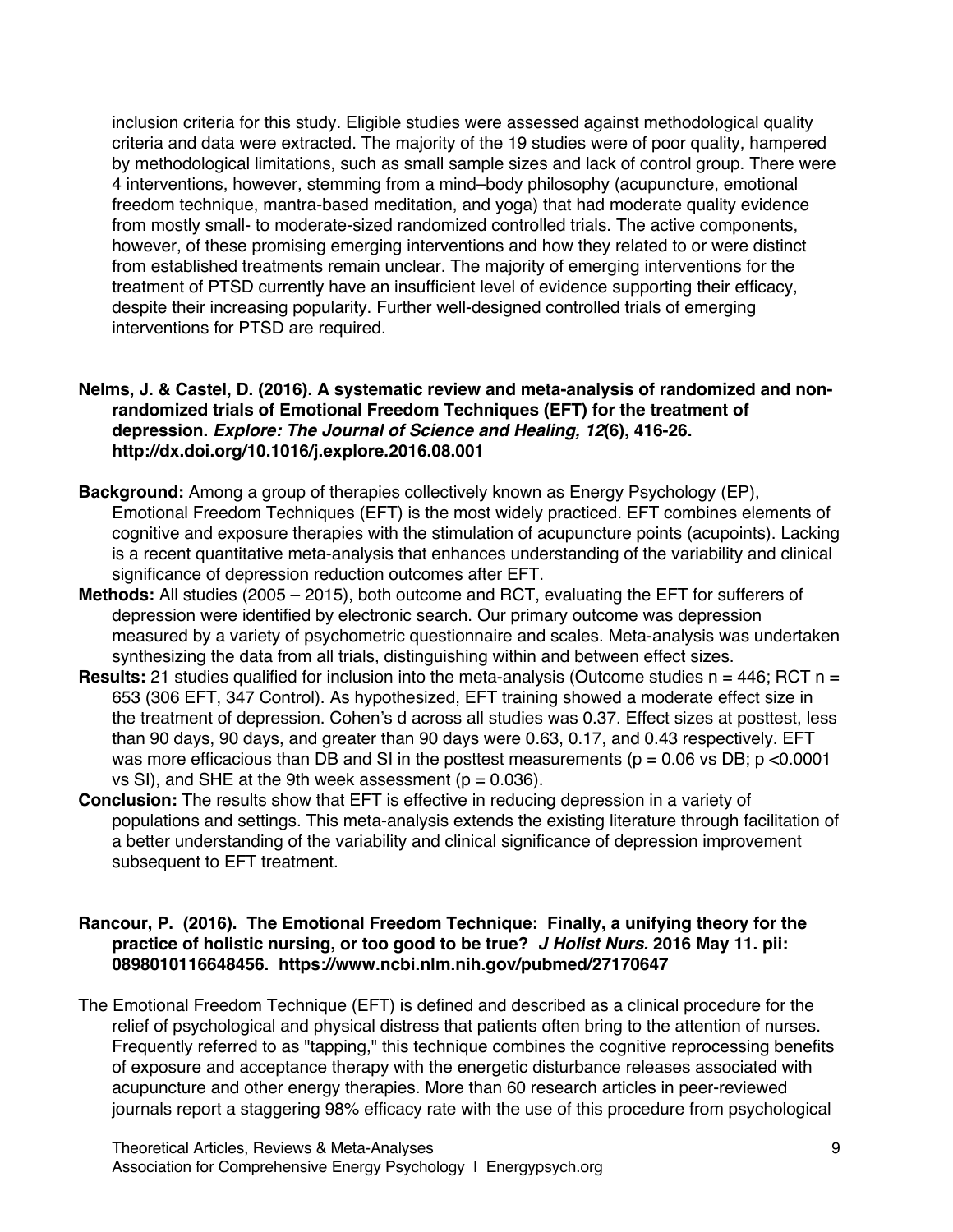distress (posttraumatic stress disorder, phobias, anxiety, depression, etc.) to physical conditions (asthma, fibromyalgia, pain, seizure disorders, etc.) to performance issues (athletic, academic). Perhaps because of this, this technique has encountered a fair degree of skepticism within the health care community. Easily taught as a self-help aid that patients can administer to themselves, EFT becomes an efficacious tool in the hands of nurses who are seeking whole person approaches for the healing of a wide variety of psychological and physical conditions. A conceptual framework, mechanisms of action, evidence of safety, literature review, and case studies are also included.

# **Brodie, E. (2015). Treating Trauma Using Shamanic and Non-local Methods: Theory, Mechanisms, and Relevance to Current Clinical Practice***. Energy Psychology: Theory, Research, and Treatment, 7***(2), 45-56. doi:10.9769/EPJ.2015.11.1.EB**

Many leading doctors and psychologists now speculate that unresolved trauma is responsible for many of the chronic diseases of Western populations. The body learns and then defaults to a maladaptive reaction to stress and becomes unable to maintain normal homeostasis. Trauma also leads to dissociation as a survival mechanism and a splitting of the psyche. Shamanic healers have had their own way of dealing with trauma, which they call "soul loss," for hundreds of years. One of their techniques is the process of soul retrieval, in which they journey into the "underworld" to access the "lost soul part." Accessing and using altered states of consciousness is now gaining credibility through the quantum physics of non-locality and its many scientific spin-offs, including work with near-death experiences and holonomic brain models. This article reviews the current thinking on trauma and non-locality; de- scribes how soul retrieval can be used to help effect a rapid change in the long-standing limiting beliefs held by distressed clients, assisting them to regain a sense of purpose and direction in their lives as their psyche becomes more complete; and relates ancient shamanic concepts such as soul loss to modern psychological concepts such as dissociation.

#### **Gilomen, S. A. & Lee, C. W. (2015). The efficacy of acupoint stimulation in the treatment of psychological distress: A meta-analysis.** *Journal of Behavior Therapy and Experimental Psychiatry, 48,* **140-148.**

- **Background and objectives:** Emotional Freedom Techniques (EFT) is a type of therapy involving the stimulation of acupuncture points while using a spoken affirmation to target a psychological issue. While some studies cite data indicating EFT is highly efficacious, findings in other studies are unconvincing. The aim of this meta-analysis was to examine the effect of EFT, particular acupoint stimulation, in the treatment of psychological distress.
- **Method:** A systematic review of the literature identified 18 randomised control trials published in peer reviewed journals involving a total of 921 participants.
- **Results:** A moderate effect size (Hedge's g = -0.66: 95% CI: -0.99 to -0.33) and significantly high heterogeneity ( $I(2) = 80.78$ ) across studies was found using a random effects model indicating that EFT, even after removing outliers (decreases in  $I(2) = 72.32$  and Hedge's  $q = -0.51:95\%$ CI:-0.78 to -0.23), appears to produce an effect. The analysis involved 12 studies comparing EFT with waitlist controls, 5 with adjuncts and only 1 comparison with an alternate treatment. Meta-regression and subgroup analyses were conducted to examine the effect of moderators on effect size of symptom change following EFT.
- **Conclusions**: Due to methodological shortcomings, it was not possible to determine if the effect is due to acupoint stimulation or simply due to treatment elements common with other therapies.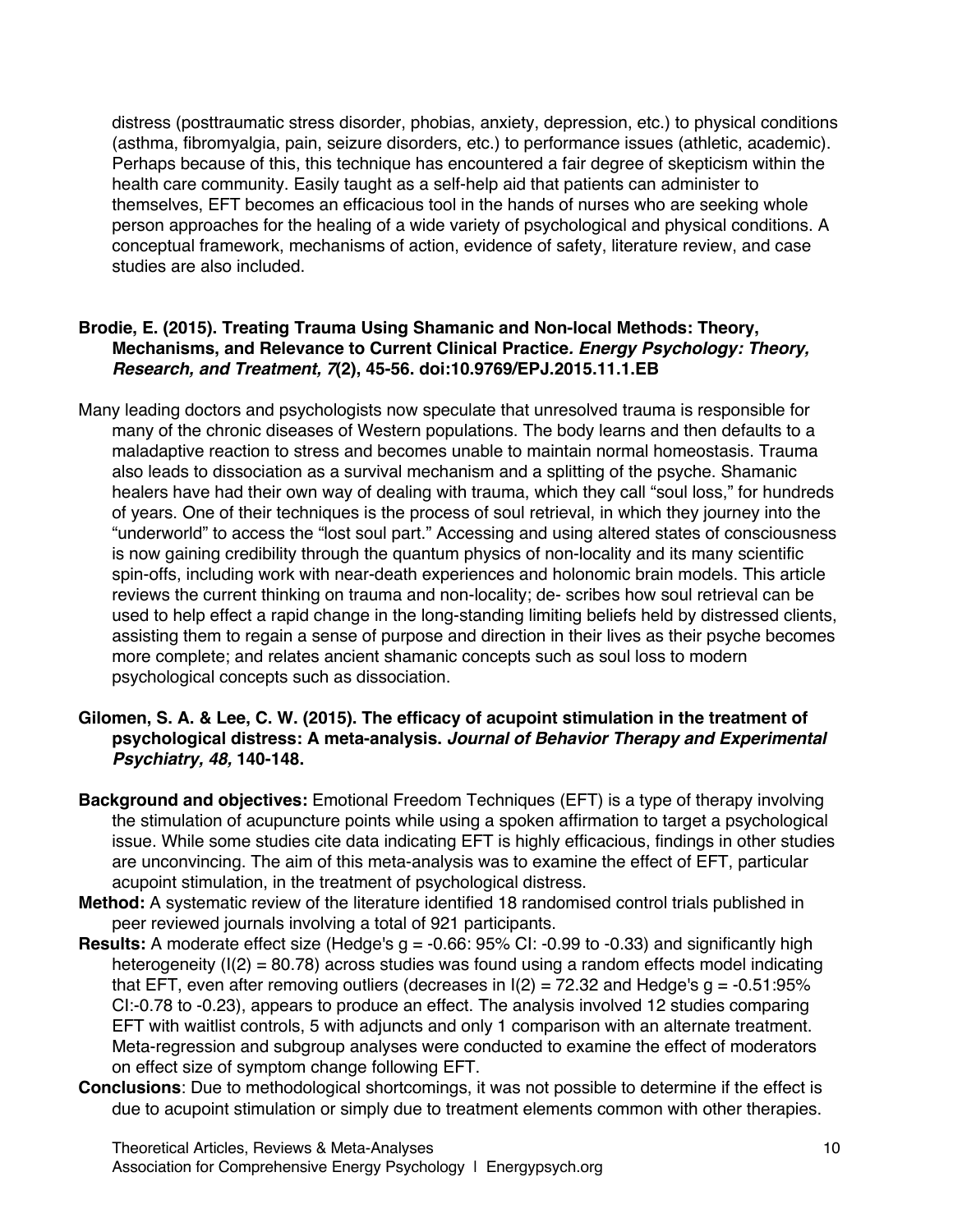#### **Benor, D.J., 2014. Energy psychology practices and theories of new combinations of psychotherapy.** *Curr. Res. Psychol., 5:* **1-18. http://thescipub.com/abstract/10.3844/crpsp.2014.1.18**

Energy Psychology (EP) includes a spectrum of practices in which people tap on their bodies while focusing their minds on problems they want to change. EP therapies often are very rapidly effective. This article examines varieties of explanations for how EP works, including: Cognitive changes, psychological conditioning, expectation effects, distraction techniques, tapping on acupuncture points, shifts in other biological energies, wholistic healing, alternating stimulation of right and left sides of the body (presumably producing alternating stimulation of left and right brain hemispheres) and nerve conduction speeds.

# **Church, D., Feinstein, D., Palmer-Hoffman, J., Stein, P. K., & Tranguch, A. (2014). Empirically supported psychological treatments: The challenge of evaluating clinical innovations.**  *Journal of Nervous and Mental Disease, 202(***10), 699-709.**

Clear and transparent standards are required to establish whether or not a therapeutic method is "evidence-based." Even when research demonstrates a method to be efficacious, it may not become available to patients who could benefit from it, a phenomenon known as the "translational gap." Only 30% of therapies cross the gap, while the lag between empirical validation and clinical implementation averages 17 years. To address these problems Division 12 of the American Psychological Association published a set of standards for "empiricallysupported treatments" in the mid-1990s that allows the assessment of clinical modalities. This paper reviews these criteria, identifies their strengths, and discusses their impact on the translational gap, using the development of a clinical innovation called Emotional Freedom Techniques (EFT) as a case study. Twelve specific recommendations for updates of the Division 12 criteria are made based on lessons garnered from the adoption of EFT within the clinical community. These recommendations would shorten the cycle from the research setting to clinical practice, increase transparency, incorporate recent scientific advances, and enhance the capacity for succinct comparisons among treatments.

# **Dunnewold, A.L., 2014. Thought field therapy efficacy following large scale traumatic events.**  *Curr. Res. Psychol., 5:* **34-39. http://thescipub.com/abstract/10.3844/crpsp.2014.34.39**

Thought Field Therapy (TFT) has been shown to reduce symptoms of Posttraumatic Stress (PTS) with trauma survivors in four studies in Africa. In a 2006 preliminary study, orphaned Rwandan adolescents, who reported ongoing trauma symptoms since the 1994 genocide, were treated with TFT. A 2008 Randomized Controlled Trial (RCT) examined the efficacy of TFT treatments facilitated by Rwandan Community leaders in reducing PTS symptoms in adult survivors of the 1994 genocide. Results of the 2008 study were replicated in a second RCT in Rwanda in 2009. A fourth RCT in Uganda (in preparation for submission) demonstrated significant differences in a third community leader-administered TFT treatment. The studies described here suggest that one-time, community leader-facilitated TFT interventions may be beneficial with protracted PTS in genocide survivors.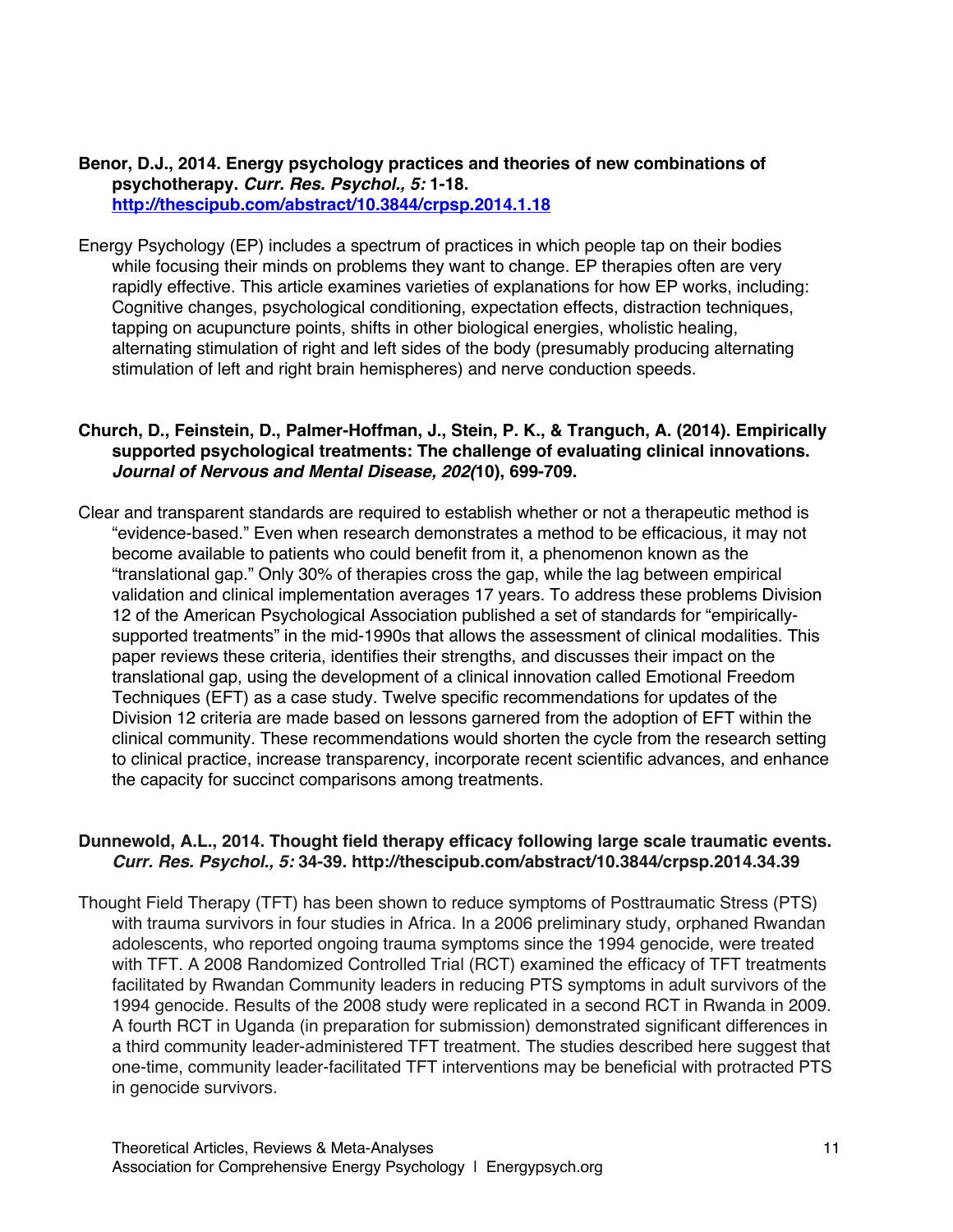# **Lake, J. (2014). A Review of select CAM modalities for the prevention and treatment of PTSD.** *Psychiatric Times;* **July 25, 2014. http://www.psychiatrictimes.com/integrativepsychiatry/review-select-cam-modalities-prevention-and-treatment-ptsd**

The personal, social, and economic burden of human suffering related to PTSD are major issues facing society. Conventional pharmacotherapy and psychotherapy reduce the severity of some PTSD symptoms; however, their effectiveness is limited, and many patients discontinue these pharmacological and psychotherapeutic treatments before achieving full remission. The limited effectiveness of conventional approaches and unmet treatment needs of patients provide compelling arguments for effective conventional and complementary and alternative medicine (CAM) interventions aimed at preventing PTSD and treating chronic PTSD.

#### **Mollon, P. (2014). Attachment and Energy Psychology: Explorations at the interface of bodily, mental, relational, and transpersonal aspects of human behavior and experience. In** *Talking Bodies* **(Ed. K. White), London: Karnac.**

In recent years, the field of energy psychology has opened up hitherto unimaginable realms of psychotherapeutic healing of astonishing depth and speed. The claims of unusual success, by enthusiastic pioneers and 'early adopters' have been fully vindicated as research has accumulated.So what is energy psychology (or EP, as it is often abbreviated)? It is a family of therapeutic methods that involve [1] tapping or holding acupressure meridians, or chakra energy centers, whilst [2] the client thinks of a target troublesome thought or memory. In doing this, the emotional distress is dissipated (provided the internal objections to resolving the distress have been addressed). Practitioners and clients find that these approaches are rapid, nondistressing, and can address deeper issues than talk based therapy (when used with knowledge and skill).

# **Schwarz, R. (2014). Deconstructing the six anti-scientific strategies for denying a highly effective therapy***. Energy Psychology: Theory, Research & Treatment, 6***(1).**

This editorial describes a pattern of six basic interlocking and antiscientific strategies of discourse used by writers and editors who are deeply biased against energy psychology despite evidence in favor of its efficacy. These strategies attempt to obscure their positions under a patina of objective evaluation. The level of distortion has reached new heights in the recent publication of two highly biased and inflammatory articles (Gaudiano, Brown, & Miller, 2012; Bakker, 2013) followed by the refusal of the editors of each journal to publish responses written by well-qualified experts in the field. In this way, antagonistic assessments of the energy psychology field are presented as objective reviews, while scientific discourse is stifled. The goal of this editorial is to cast light on this process of distortion, so that clinicians, consumers and policy-makers can better evaluate the evidence for the efficacy of energy psychology.

# **Sise, M., Leskowitz, E., Stein, P., & Tranguch, A. (2014). Critical thinking in the energy therapies: Comment on Gaudiano***. Energy Psychology: Theory, Research and Treatment, 6(***1). doi 10.9769/EPJ.2014.6.1.MS.EL.PS.AT**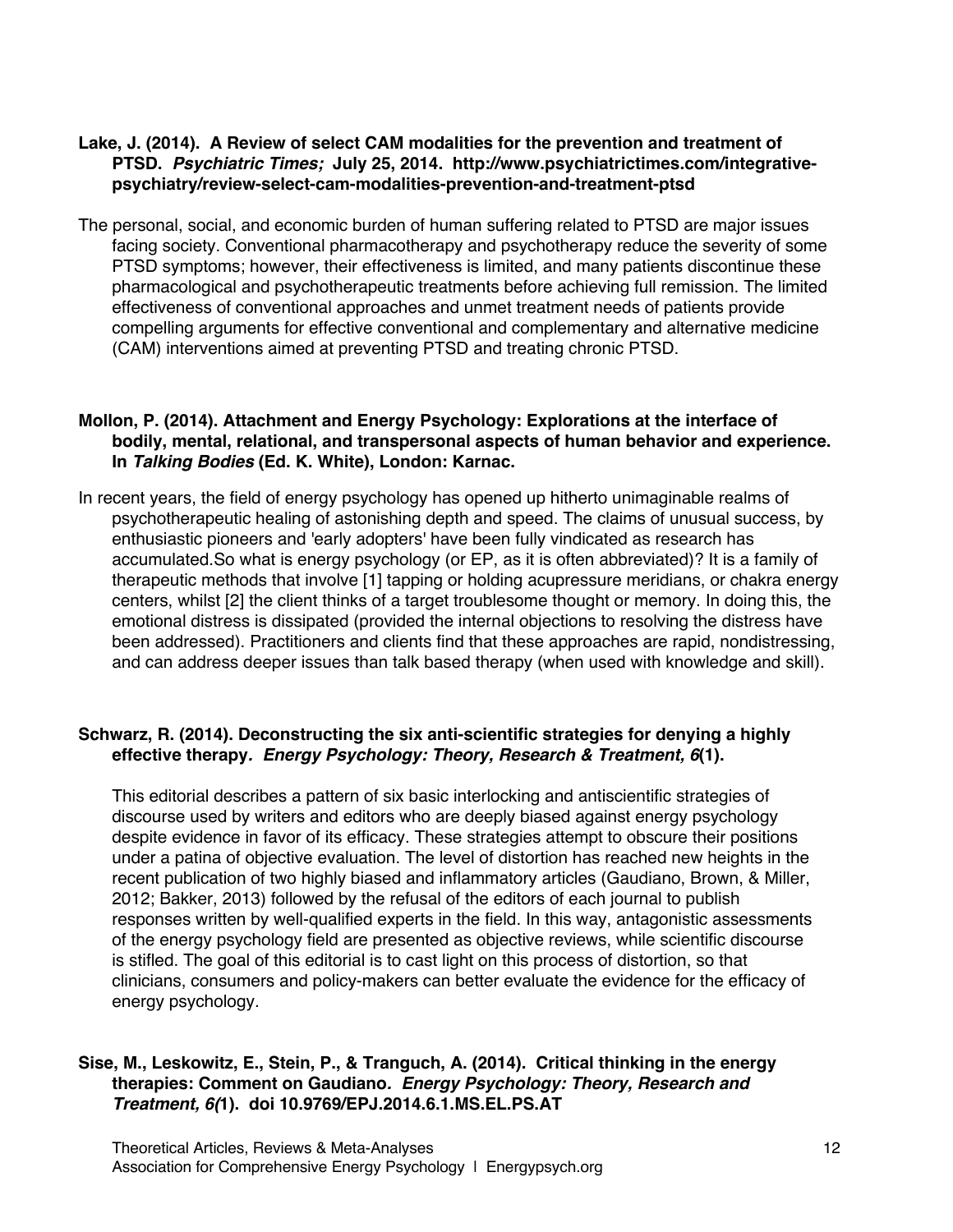Gaudiano, Brown, and Miller (2012) report that of 149 licensed psychotherapists who responded to an Internet-based survey, 42.3% said that they frequently use or are inclined to use Energy Meridian Techniques (EMTs). Gaudiano et al. portray EMTs as lacking an empirical basis and displaying multiple characteristics of pseudoscience. They conclude that EMT therapists may be characterized as relying on intuition in decision making, holding erroneous health beliefs, and showing lower scores on a test of critical thinking. This reply by clinicians who use EMTs demonstrates that, contrary to the claims of Gaudiano et al., there is a substantial body of research supporting the efficacy of EMTs, that theories underlying EMTs have an empirical basis, and that an affinity toward EMTs is not incompatible with critical thinking abilities.

#### **Aung, S., Fay, H., Hobbs, R. (2013). Traditional Chinese medicine as a basis for treating psychiatric disorders: A review of theory with illustrative cases.** *Medical Acupuncture, 25***(6): 398-406.**

- **Background:** Integrative medicine is becoming increasingly accepted in the global scheme of health care. Traditional Chinese Medicine (TCM) is often included among integrative medicine modalities.
- **Objective:** This article provides a background for integration of acupuncture and other TCM-derived approaches to managing psychiatric conditions.
- **Methods:** Classical theories of TCM that pertain to psychiatric conditions are reviewed, focusing on concepts of energetic imbalance, the implications of mind-body-spirit connections, and treatment strategies that involve TCM modalities. An example of correlation between TCM patterns of disharmony and the Western diagnosis of generalized anxiety disorder (GAD) is given, along with an illustrative case in which counseling, medications, and acupuncture were combined in treatment. TCM principles are incorporated in certain energy psychology modalities, such as Emotional Freedom Technique (EFT). A case is presented demonstrating the integration of energy psychology with acupuncture, Qigong and hypnosis as an avenue for releasing pathogenic emotions. In classical TCM theory, assessing and treating spiritual disharmonies is fundamental for dealing with emotional disorders. Practical application in a clinical case is described.
- **Conclusions:** TCM offers a cogent theoretical basis for assessing and clinically managing patients presenting with mental health issues. TCM principles integrate well with other systems, including Western medicine.

#### **Bakker, G. M. (2013). The current status of energy psychology: Extraordinary claims with less than ordinary evidence.** *Clinical Psychologist.* **Article first published online. doi:10.1111/cp.12020**

Proponents of energy psychology techniques, such as Thought Field Therapy and Emotional Freedom Techniques, have sought "empirically supported therapy" status despite an unsupported and implausible theoretical basis and claims in response of representing a "pseudoscientific" movement. Two major reviews of the supportive evidence which has accumulated over the past 30 years have been published recently. This current status report describes the history, theory, techniques, claims, and implications of the energy psychology movement, examines support for its theoretical base, its current outcome study support, and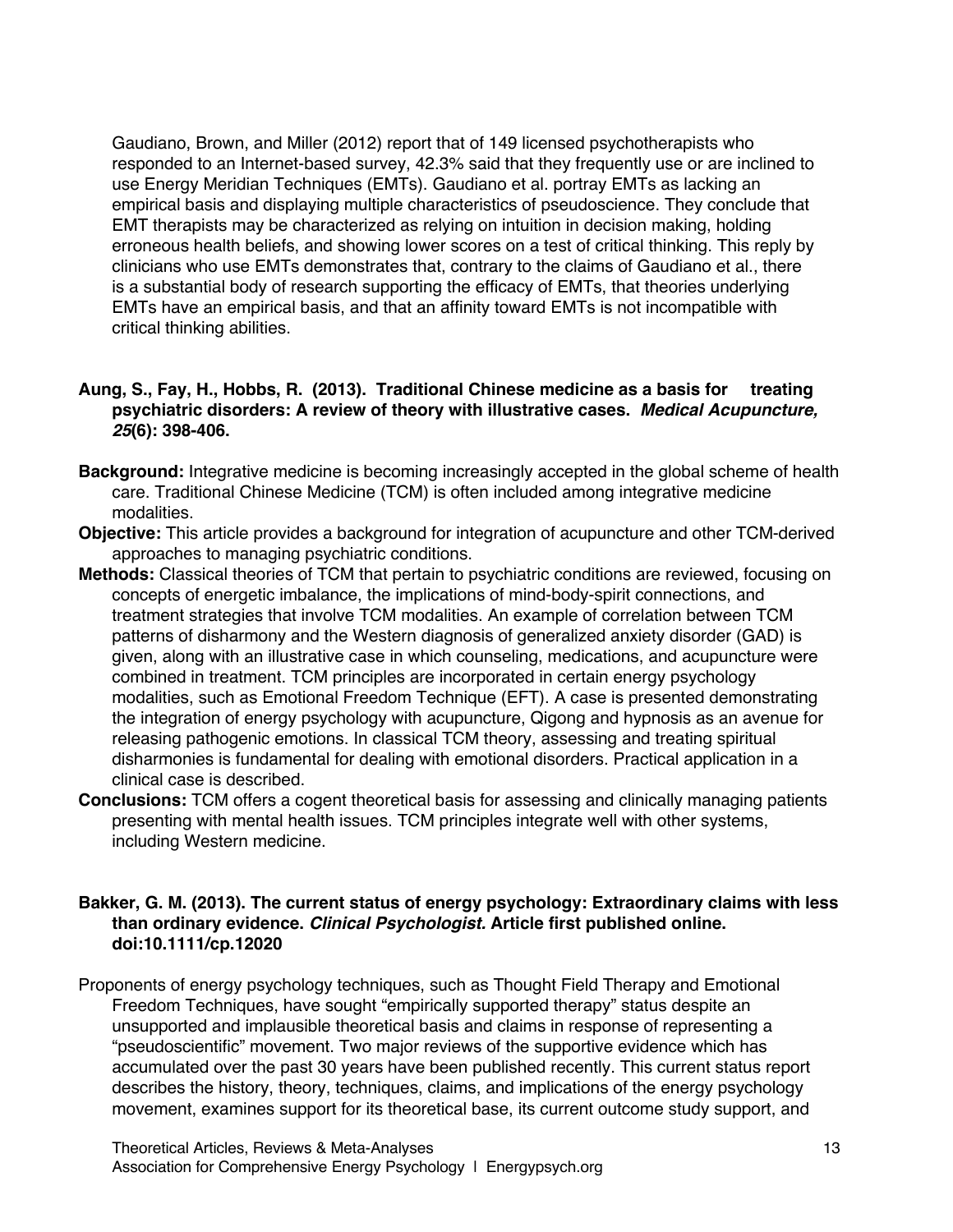offers conclusions and recommendations as to its research and clinical prospects. It is concluded that there is scant support for the radical theories underlying energy psychology techniques, and that empirical support for their efficacy is methodologically weak, and has not been able to demonstrate an effect beyond nonspecific or placebo effects, or the incorporation of known-effective elements. The only dismantling studies to date have been disconfirmatory. Further research is highly unlikely to be scientifically productive, and scientist practitioners are advised to continue to adhere to well-established cognitive and behavioural principles.

# **Church, D. (2013). Clinical EFT as an evidence-based practice for the treatment of psychological and physiological conditions.** *Psychology, 4***(8). http://www.scirp.org/journal/PaperInformation.aspx?PaperID=35751**

Emotional Freedom Techniques (EFT) has moved in the past two decades from a fringe therapy to widespread professional acceptance. This paper defines Clinical EFT, the method validated in many research studies, and shows it to be an "evidence-based" practice. It describes standards by which therapies may be evaluated such as those of the American Psychological Association (APA) Division 12 Task Force, and reviews the studies showing that Clinical EFT meets these criteria. Several research domains are discussed, summarizing studies of: (a) psychological conditions such as anxiety, depression, phobias and posttraumatic stress disorder (PTSD); (b) physiological problems such as pain and autoimmune conditions; (c) professional and sports performance, and (d) the physiological mechanisms of action of Clinical EFT. The paper lists the conclusions that may be drawn from this body of evidence, which includes 23 randomized controlled trials and 17 within-subjects studies. The three essential ingredients of Clinical EFT are described: exposure, cognitive shift, and acupressure. The latter is shown to be an essential ingredient in EFTs efficacy, and not merely a placebo. New evidence from emerging fields such as epigenetics, neural plasticity, psychoneuroimmunology and evolutionary biology confirms the central link between emotion and physiology, and points to somatic stimulation as the element common to emerging psychotherapeutic methods. The paper outlines the next steps in EFT research, such as smartphone-based data gathering, large scale group therapy, and the use of biomarkers. It concludes that Clinical EFT is a stable and mature method with an extensive evidence base. These characteristics have led to growing acceptance in primary care settings as a safe, rapid, reliable, and effective treatment for both psychological and medical diagnoses.

# **Church, D. (2013). Clinical EFT (Emotional Freedom Techniques) as single session therapy: Cases, research, indications, and cautions. In** *Capture the Moment: Single Session Therapy and Walk-In Service.* **(M. Hoyt & M. Talmon, eds). Bethel, CT: Crown House.**

Clinical EFT (Emotion Freedom Techniques) is an evidence-based practice that combines elements of exposure and cognitive therapies with the manual stimulation of acupuncture points. The research literature indicates it to be efficacious for a number of psychological conditions in a variety of treatment time frames. Randomized controlled trials demonstrate that EFT effectively treats phobias and certain anxiety disorders in one session. A single session also results in a significant drop in cortisol and normalization of the EEG frequencies associated with stress. EFT has the client focus on specific traumatic memories; the emotional intensity of these memories usually diminishes rapidly during treatment. This makes EFT an efficient single-session treatment for emotional distress associated with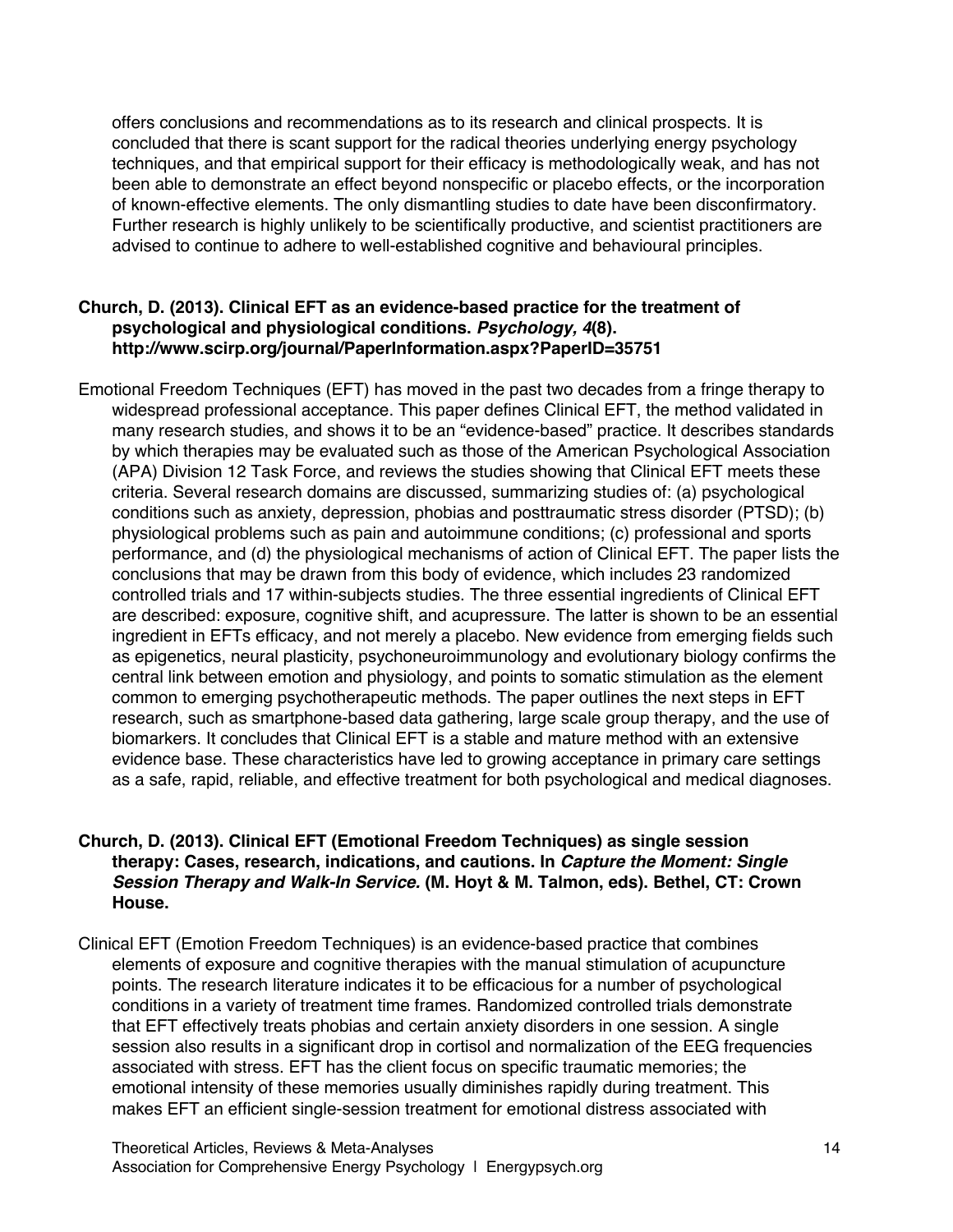episodic memories. For conditions such as complex co-morbid PTSD, combination treatments and longer courses are indicated, though even treatment-resistant clients often experience some relief after a single session. Psychological symptoms of PSTD, depression, and anxiety typically reduce simultaneously, along with physical symptoms such as pain and insomnia. Clinical EFT also offers a suite of techniques developed to address treatment barriers such as dissociation and overwhelming emotion. This review and case series examines the conditions for which a brief course of EFT treatment is appropriate, when it is not indicated, when it can be taught to the client as a form of self-care, and when professional administration is required. It also cautions against generalizing EFTs rapid efficacy for certain conditions; this may contribute to unreasonable expectations in therapist or client. EFT is recommended as a front line primary care intervention to improve mental health and physical symptoms.

## **Church, D., & Feinstein, D. (2013). The psychobiology and clinical principles of energy psychology treatments for PTSD: A review. In** *Psychology of trauma***, ed. Thijs Van Leeuwen & Marieke Brouwer. Hauppage, NY: Nova Science Pub.**

Energy Psychology (EP) protocols use elements of established therapies such as exposure and cognitive processing, and combines these with the stimulation of acupuncture points. EP methods such as EFT (Emotional Freedom Techniques) and TFT (Thought Field Therapy) have been extensively tested in the treatment of post-traumatic stress disorder (PTSD). Randomized controlled trials and outcome studies assessing PTSD and co-morbid conditions have demonstrated the efficacy of EP in populations ranging from war veterans to disaster survivors to institutionalized orphans. Studies investigating the neurobiological mechanisms of action of EP suggest that it quickly and permanently mediates the brain's fear response to traumatic memories and environmental cues. This review examines the published trials of EP for PTSD and the physiological underpinnings of the method, and concludes by describing seven clinical implications for the professional community. These are: (1) The limited number of treatment sessions usually required to remediate PTSD; (2) The depth, breadth, and longevity of treatment effects; (3) The low risk of adverse events; (4) The limited commitment to training required for basic application of the method; (5) Its efficacy when delivered in group format; (6) Its simultaneous effect on a wide range of psychological and physiological symptoms, and (7) Its suitability for non-traditional delivery methods such as online and telephone sessions.

# **Feinstein, D. (2013). EP Treatments Over a Distance: The Curious Phenomenon of "Surrogate Tapping."** *Energy Psychology Journal, 5***(1). doi: 10.9769.EPJ.2013.5.1.DF**

A psychotherapeutic approach that combines cognitive techniques with the stimulation of acupuncture points by tapping on them has been gaining increased attention among clinicians as well as among laypersons using it on a self-help basis. It is called energy psychology. Thirty-six peer-reviewed studies published or in press as of April 2012—including 18 randomized controlled trials—have found the method to be surprisingly rapid and effective for a range of disorders. More surprising are reports of "surrogate tapping." In surrogate tapping, the practitioner taps on him or herself and applies other elements of energy psychology protocols as if he or she were the person whose problem is being addressed, all the while holding the intention of helping that person. Essentially long distance healing within an energy psychology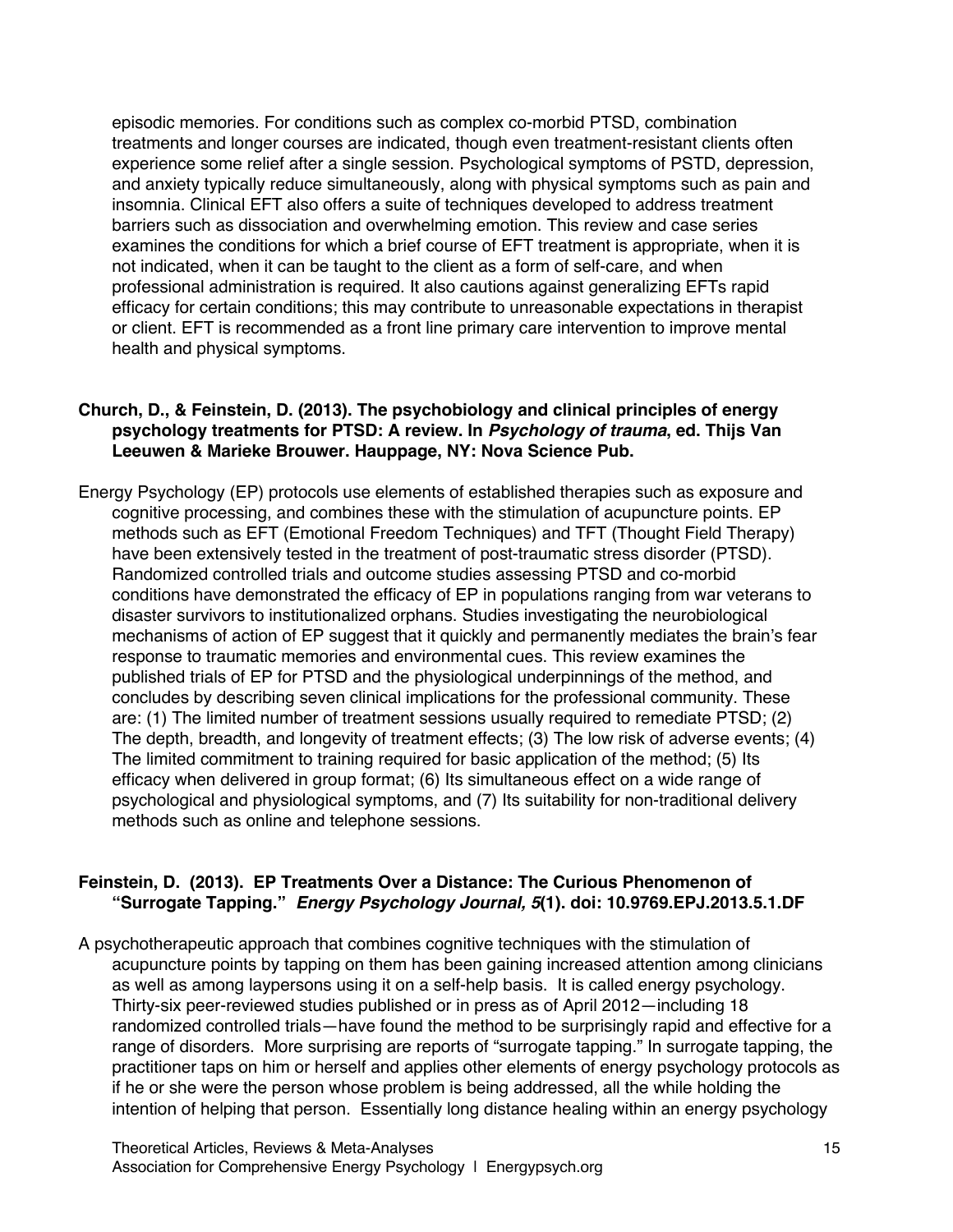framework, successful reports of surrogate tapping have been appearing with some frequency within the energy psychology practitioner community. A search of the literature and pertinent websites, combined with a call for cases involving surrogate tapping, produced the 100 anecdotal accounts described here where an apparent effect was observed. Studies of other long-distance phenomena, such as telepathy and distant healing, are reviewed to put these reports into context. The paradigm challenges raised by reports of positive outcomes following surrogate treatments are considered, and conclusions that can and cannot be legitimately reached based on the current data are explored.

# **Gallo, F. (2013). Energy for healing trauma: Energy Psychology and the efficient treatment of trauma and PTSD.** *Energy Psychology Journal, 5***(1). doi 10.9769.EPJ.2013.5.1.FPG**

Recently there has been increasing interest in investigating energy psychology theoretically and as clinical intervention. This article provides an overview of energy psychology, including its history, theory, active ingredients, and empirical research on the effects in general and for the treatment of trauma and PTSD. Personal and case vignettes are also provided to illustrate the treatment process. The therapeutic effects are also discussed with respect to neuroscience, cognitive restructuring, reciprocal inhibition, genetics, distraction, placebo effect, memory reconsolidation, energetic and spiritual considerations.

## **Kim, S-Y., Yin, C-S., Choi, In, W., & Kim, J-W. (2013). Trends in meridian-based psychotherapy—a review of research on Emotional Freedom Techniques (EFT).** *Journal of Oriental Neuropsychiatry, 24***(1). 89-100.**

- **Objectives:** The purpose of this study is to investigate the research regarding Emotional Freedom Technique (EFT) and to understand the trends in meridian-based psychotherapy.
- **Methods:** Every article relevant to EFT was obtained from Pubmed and Korean journal databases. Keywords used for searching included "EFT" and "Emotional freedom technique."
- **Results:** 1) 5 reviews, 11 randomized controlled trials, 3 controlled trials, 1 single group comparative study and 4 case studies were identified. 2) Anxiety disorders were most frequently studied. Other studies included insomnia, depression and pain symptoms. EFT interventions used many different protocols and assessed with various tools. 3) Review articles indicated that meridianbased psychotherapies, such as EFT, are based on the meridian theory of oriental medicine. They evaluate EFT positively for its effectiveness on psychiatric conditions.
- **Conclusions**: EFT is increasingly studied and used in clinical practice in various fields. Objective evaluation tools and standardized intervention protocols are needed for the development of a new guideline for EFT.

# **Feinstein, D. (2012). Acupoint stimulation in treating psychological disorders: Evidence of Efficacy.** *Review of General Psychology***. Advance online publication. doi: 10.1037/a0028602**

Energy psychology is a clinical and self-help modality that combines verbal and physical procedures for effecting therapeutic change. While utilizing established clinical methods such as exposure and cognitive restructuring, the approach also incorporates concepts and techniques from non-Western healing systems. Its most frequently utilized protocols combine the stimulation of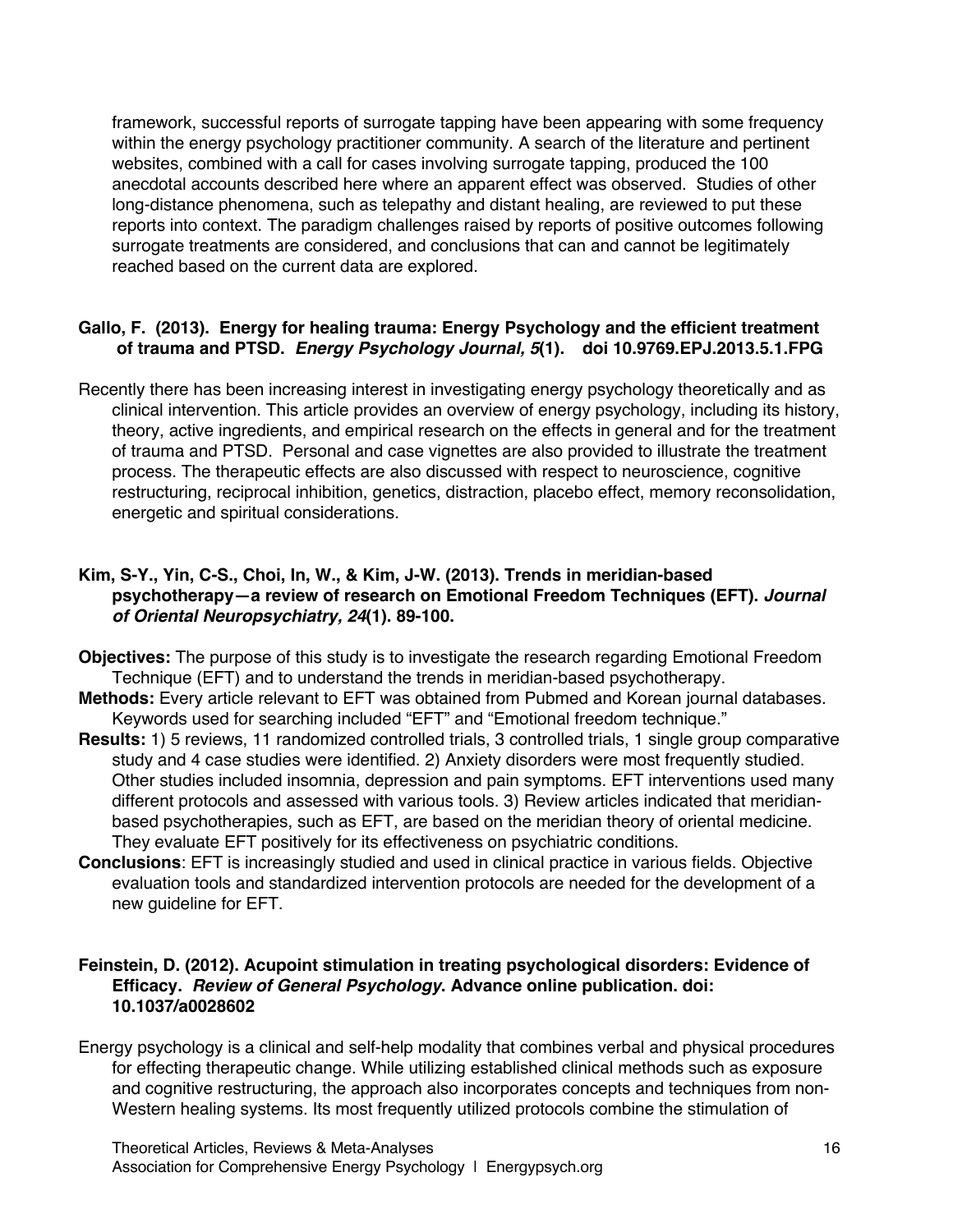acupuncture points (by tapping on, holding, or massaging them) with the mental activation of a targeted psychological issue. Energy psychology has been controversial, in part due to its reliance on explanatory mechanisms that are outside of conventional clinical frameworks and in part because of claims by its early proponents—without adequate research support—of extraordinary speed and power in attaining positive clinical outcomes. This paper revisits some of the field's early claims, as well as current practices, and assesses them in the context of existing evidence. A literature search identified 50 peer-reviewed papers that report or investigate clinical outcomes following the tapping of acupuncture points to address psychological issues. The 17 randomized controlled trials in this sample were critically evaluated for design quality, leading to the conclusion that they consistently demonstrated strong effect sizes and other positive statistical results that far exceed chance after relatively few treatment sessions. Criteria for evidence-based treatments proposed by Division 12 of the American Psychological Association were also applied and found to be met for a number of conditions, including PTSD. Neurological mechanisms that may be involved in these surprisingly strong findings are also considered.

#### **Feinstein, D. (2012). What Does Energy Have to Do with Energy Psychology?** *Energy Psychology Journal, 4***(2). doi: 10.9769/EPJ.2012.4.2.DF**

An obstacle to professional acceptance of the growing body of research supporting the efficacy of energy psychology is the vague use of the term "energy" in the field's name and explanatory models. This paper explores whether the concept of "energy" is useful in accounting for the observed clinical outcomes that follow "energy psychology" treatments. Several anomalies within energy psychology that confound conventional clinical models are considered. The most vexing of these is that a growing number of anecdotal accounts suggest that one person can self-apply an energy psychology protocol, with the intention of helping another person who is in a distant location, leading to the other person reporting unanticipated benefits more frequently than chance would seem to explain. The possible roles of "energy" and macrosystem quantum effects in these anomalies are examined. A working model is proposed that attempts to explain the actions of energy psychology treatments in a manner that is consistent with established scientific knowledge while accounting for the anomalies. Three premises about the role of energy are delineated in this working model, and potential strengths of the model for practitioners and researchers are discussed.

#### **Feinstein, D., Moore, D. & Teplitz, D. (2012). Addressing Emotionabrool Blocks to Healing in an Energy Medicine Practice: Ethical and Clinical Guidelines***. Energy Psychology Journal 4***(1). doi: 10.9769/EPJ.2012.4.1.DF.DM.DT**

As the impact of emotional factors on physical health is being increasingly recognized, energy medicine practitioners (e.g., acupuncture, acupressure, applied kinesiology, Barbara Brennan energy healing, Eden Energy Medicine, Healing Touch, medical qi gong, Reiki, Shiatsu, Therapeutic Touch, Touch for Health, etc.) are addressing this dimension of healing in a variety of ways. One that appears particularly promising involves the stimulation of acupuncture points and other energy centers, a strategy derived from the discipline of energy psychology. Having tools that directly impact the emotional aspects of physical health and healing enhances a practitioner's effectiveness and provides an integrated approach to energy healing. This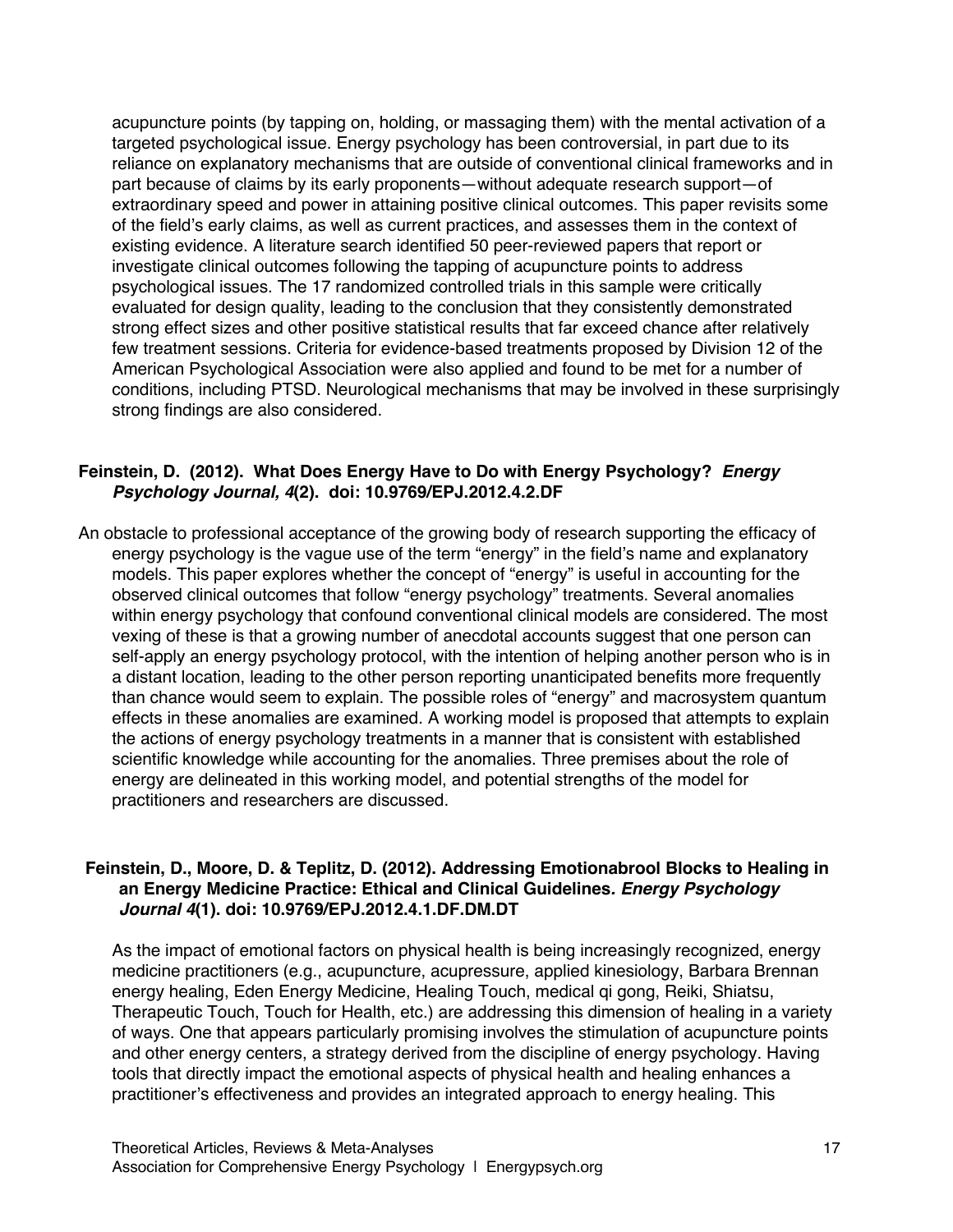development has, however, raised important practical, ethical, and legal concerns regarding the scope of practice for energy medicine practitioners who are not trained or licensed to provide mental health services. This article addresses these issues, offering ethical and clinical guidelines for responsibly integrating tools from energy psychology into an energy medicine practice. The discussion focuses on when introducing these protocols may be appropriate, considerations for formulating such interventions, and guidelines on when a referral to a licensed mental health professional is required. Steps to ensure that these choices are made within an appropriate ethical framework are also delineated. The article concludes with a case history illustrating the effective integration of energy medicine and energy psychology protocols for a client with a serious illness, including a description of the techniques used and the clinical and ethical choices implemented by the practitioner.

#### **Gaudiano, B. A., Brown, L. A., & Miller, I. W. (2012). Tapping their patients' problems away?: Characteristics of psychotherapists using energy meridian techniques.** *Research on Social Work Practice, 22,* **647-655. doi:10.1177/1049731512448468**

- The objective was to learn about the characteristics of psychotherapists who use energy meridian techniques (EMTs).
- **Methods:** We conducted an Internet-based survey of the practices and attitudes of licensed psychotherapists.
- **Results:** Of 149 survey respondents (21.4% social workers), 42.3% reported that they frequently use or are inclined to use EMTs. EMT therapists reported higher use of a number of techniques from different theoretical orientations, reliance on intuition in decision making, positive attitudes toward complementary and alternative treatments, erroneous health beliefs, and importance placed on the intuitive appeal of evidence-based treatments. EMT therapists also had lower scores on a test of critical thinking.
- **Conclusions:** Results suggest that a number of characteristics differentiate therapists who are inclined to use EMTs, which can aid in future educational efforts.

# **Sojcher, R., Perlman, A. & Fogerite, S. (2012). Evidence and potential mechanisms for mindfulness practices and energy psychology for obesity and binge-eating disorder.**  *Explore: The Journal of Science and Healing, 8(5),* **271-276.**

Obesity is a growing epidemic. Chronic stress produces endocrine and immune factors that are contributors to obesity's etiology. These biochemicals also can affect appetite and eating behaviors that can lead to binge-eating disorder. The inadequacies of standard care and the problem of patient noncompliance have inspired a search for alternative treatments. Proposals in the literature have called for combination therapies involving behavioral or new biological therapies. This manuscript suggests that mind-body interventions would be ideal for such combinations. Two mind-body modalities, energy psychology and mindfulness meditation, are reviewed for their potential in treating weight loss, stress, and behavior modification related to binge-eating disorder. Whereas mindfulness meditation and practices show more compelling evidence, energy psychology, in the infancy stages of elucidation, exhibits initially promising outcomes but requires further evidence-based trials.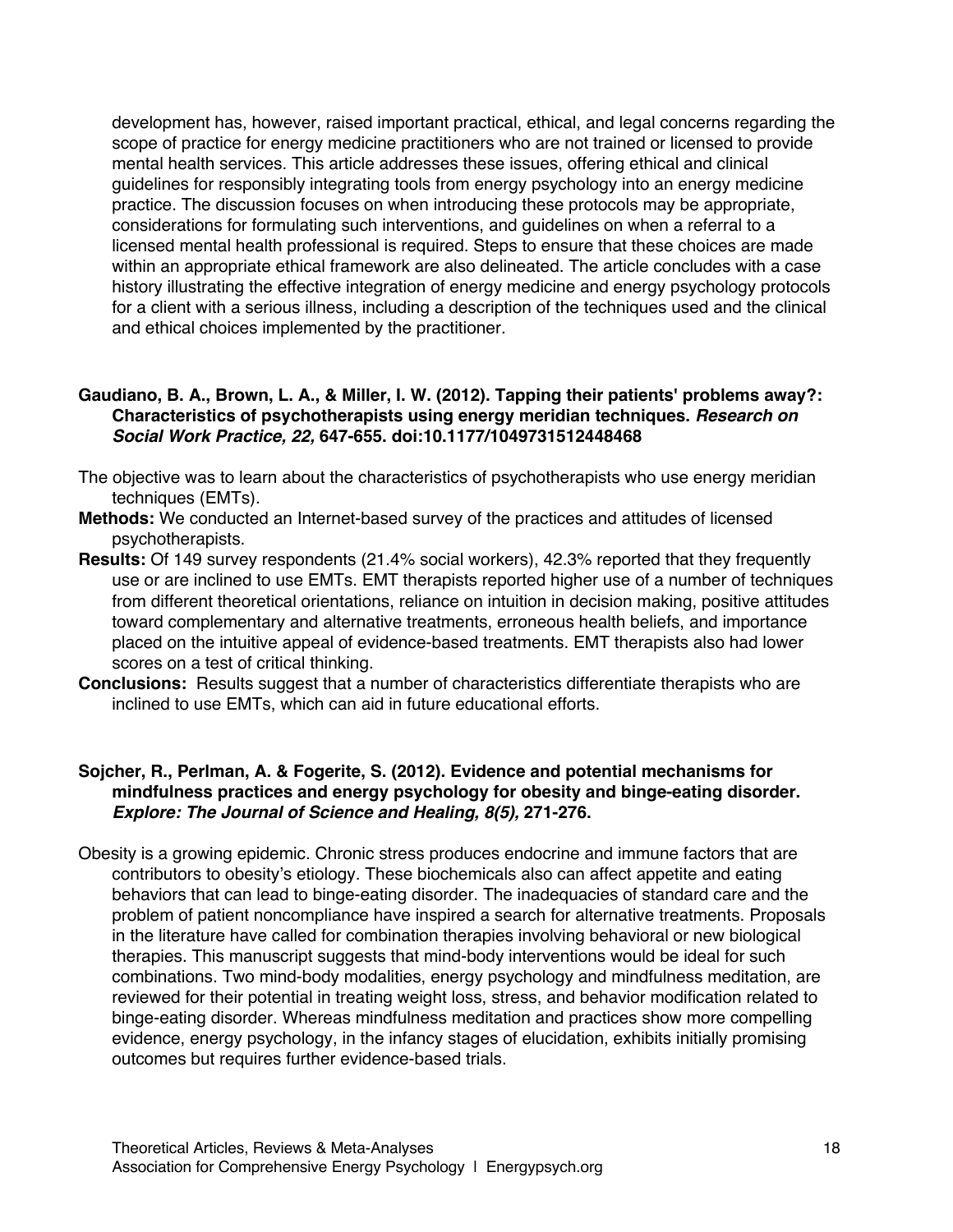# **Kevin, R. (2011). Energy psychology: Time for a second look.** *The North Carolina Psychologist, 63***(1), 8-9.**

Energy Psychology (EP) occupies a unique niche in the range of modalities used by psychologists and other mental health professionals. Like other techniques early in their potential arcs of transition from untested innovation to unremarkable standard practice, EP has committed defenders and implacable detractors. Unlike most well established therapies, EP originated outside of the Western psychological/medical tradition as an integration of Western psychotherapy and several forms of Eastern medicine. EP also has the unique status of having been banned by the APA Education Directorate as a topic for which CEU's can be granted. The controversy surrounding EP and its promise as a healing technique have the makings of a case study of how professional and academic psychology responds to innovation. What follows is a brief introduction to EP through my clinical experience and a summary of recent literature.

# **Kwon, Y-J., & Cho, S-H. (2011). Oriental medical interventions for posttraumatic stress disorder: A model of Oriental Medicine for disaster mental health***. Journal of Oriental Neuropsychiatry, 22***(4), 77-86**

- **Objectives:** Rates of assault as well as natural and human disasters are increasing. In Korea however, Oriental Medicine PTSD treatment research has been limited to motor vehicle accident survivors. Our objective is to develop a model for the application of evidence-based Oriental Medicine interventions for PTSD to a wide spectrum of traumatic disasters.
- **Methods:** An online search was performed for Korean research in Oriental Medicine journals. International studies were sourced from Pubmed and the US Department of Veterans Affairs. We sorted studies into Randomized Controlled Trials (RCTs) and non-RCTs, and further analyzed them by the elapsed time from traumatic exposure to treatment.
- **Results:** We confirmed that acupuncture, cognitive behavioral therapy (CBT) and progressive muscular relaxation (PMR) were effective in the acute stages immediately after a traumatic event. We further determined that Eye Movement Desensitization and Reprocessing (EMDR), Emotional Freedom Techniques (EFT) and relaxation therapy were efficacious in the chronic stages. Building on these findings, we propose a model of Oriental Medicine for disaster mental health.
- **Conclusions**: An analysis of research into Oriental Medicine shows that the above evidence-based interventions are efficacious for different stages of PTSD treatment. Oriental Medicine is an appropriate mental health intervention in disasters.

# **Varvogli, L., & Darviri, C. (2011). Stress Management Techniques: Evidence-based procedures that reduce stress and promote health.** *Health Science Journal, 5***(2), 74-89.**

**Purpose:** According to the World Health Organization, stress is a significant problem of our times and affects both physical as well as the mental health of people. Stress is defined as a situation where the organism's homeostasis is threatened or the organism perceives a situation as threatening. Stress coping methods are the cognitive, behavioral and psychological efforts to deal with stress.

**Method:** After a thorough literature review in major databases (MEDLINE, Scopus, Science Direct)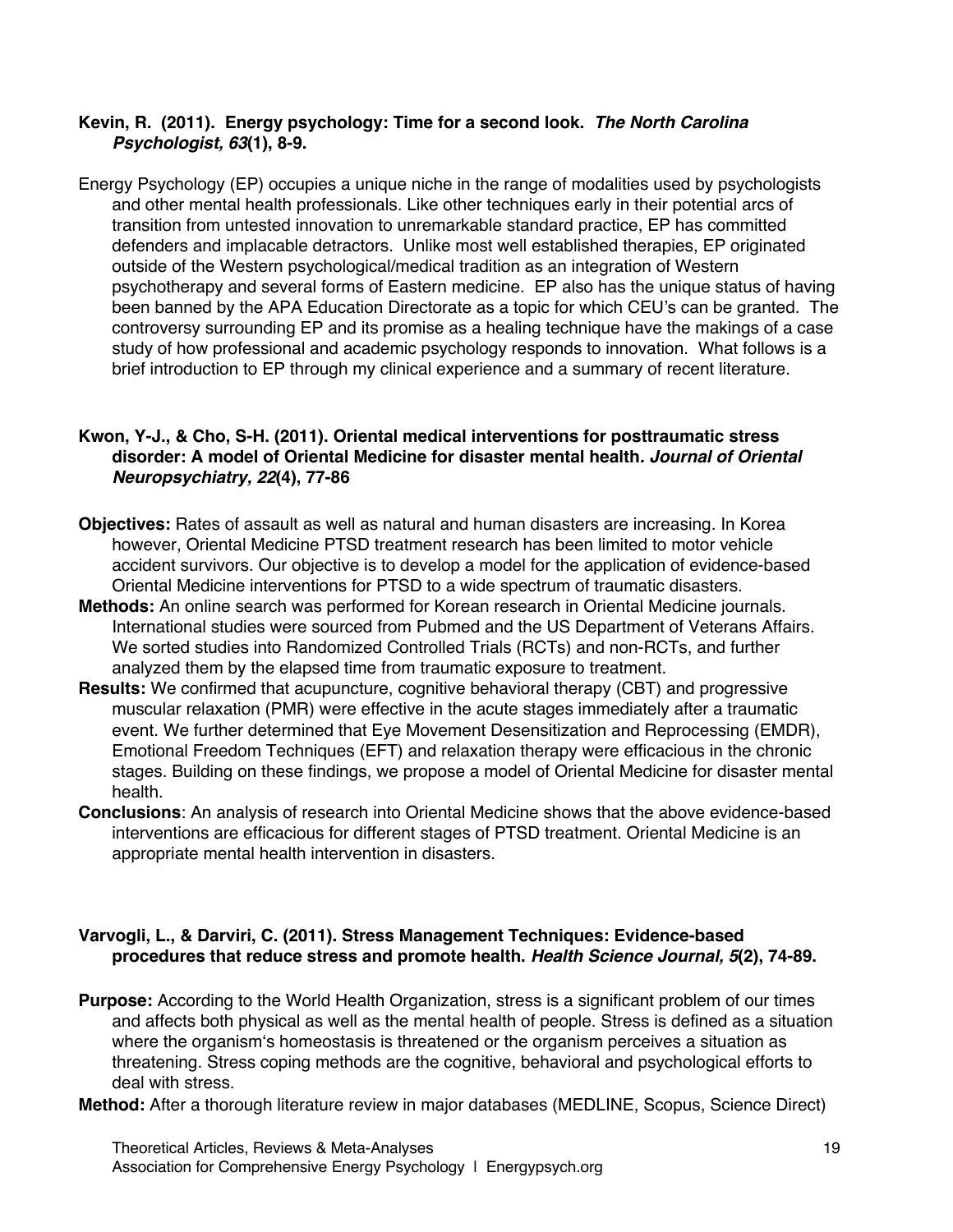the following techniques were identified and are presented and briefly discussed here: progressive muscle relaxation, autogenic training, relaxation response, biofeedback, guided imagery, diaphragmatic breathing, transcendental meditation, cognitive behavioral therapy, mindfulness-based stress reduction and emotional freedom technique.

**Conclusion**: These are all evidence-based techniques, easy to learn and practice, with good results in individuals with good health or with a disease.

## **Church, D. (2010). Your DNA is Not Your Destiny: Behavioral Epigenetics and the Role of Emotions in Health.** *Anti Aging Medical Therapeutics,13***.**

In a series of studies published in 2000 and later, researchers began to demonstrate the importance of epigenetic influences on gene expression. Genes might be silenced through methylation, or their expression facilitated by acetylization. A further step occurred when behaviors and psychological states were noted to regulate the activity of genes. A body of evidence has now been accumulated that assesses the specific genes affected by behavioral influences such as nurturing, by lifestyle interventions such as meditation, by emotions, and by alleviating psychological conditions such as depression, anxiety and PTSD (posttraumatic stress disorder). Comparisons of the relative lengths of telomeres in identical twins, who start life with identical genes, show that emotional stress can result in one twin having a cellular age that is as much as 10 years older by age 40. New studies in the field of energy psychology also indicate that these psychological and emotional stressors may be remediated much more rapidly than previously believed possible, and that behavioral and psychological influences regulate the genes responsible for inflammation, immune function, and cellular regeneration, among others. These advances provide fruitful new avenues for research into the epigenetic properties of simple behavioral and emotional skills such as meditation, the Relaxation Response, and EFT (Emotional Freedom Techniques), and point to the potential of these methods as potent antiaging and medical interventions.

# **Church, D., Brooks, A. (2010). Application of Emotional Freedom Techniques.** *Integrative Medicine: A Clinician's Journal, 9***(4), 46-48.**

This paper describes an intervention called Emotional Freedom Techniques (EFT). EFT is a brief exposure therapy combining cognitive and somatic elements and focuses on resolving emotional trauma that might underlie a presenting condition. Research indicates that EFT is an effective treatment for anxiety, depression, posttraumatic stress disorder, phobias, and other psychological disorders, as well as certain physical complaints. This article describes the techniques, how EFT is taught in a workshop setting, and provides case examples. The clinical benefits of EFT and future research directions are discussed.

# **Feinstein, D. (2010). Rapid Treatment of PTSD: Why Psychological Exposure with Acupoint Tapping May Be Effective.** *Psychotherapy: Theory, Research, Practice, Training, 47***(3), 385-402.**

Combining brief psychological exposure with the manual stimulation of acupuncture points (acupoints) in the treatment of post-traumatic stress disorder (PTSD) and other emotional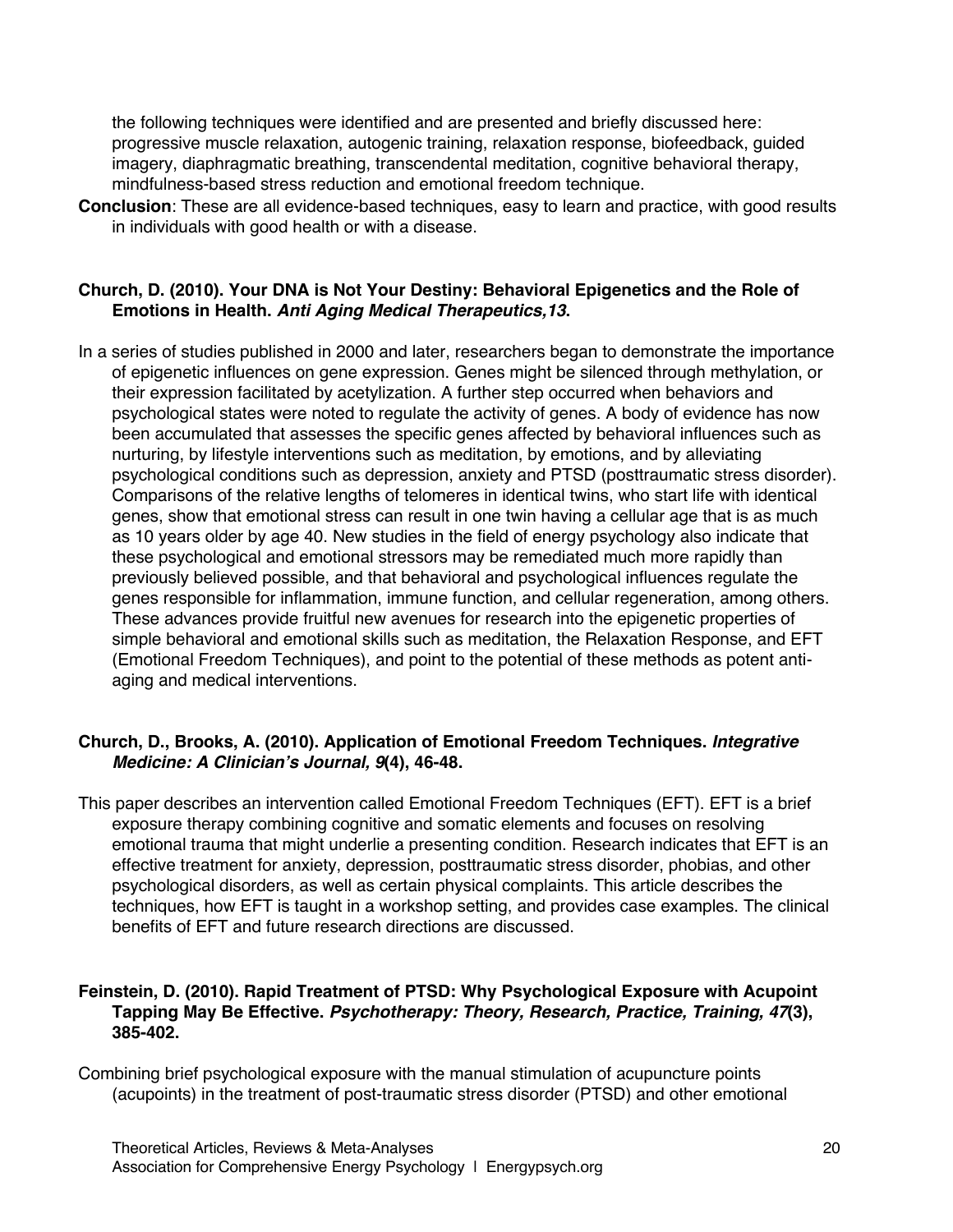conditions is an intervention strategy that integrates established clinical principles with methods derived from healing traditions of Eastern cultures. Two randomized controlled trials and six outcome studies using standardized pre- and post-treatment measures with military veterans, disaster survivors, and other traumatized individuals corroborate anecdotal reports and systematic clinical observation in suggesting that (a) tapping on selected acupoints (b) during imaginal exposure (c) quickly and permanently reduces maladaptive fear responses to traumatic memories and related cues. The approach has been controversial. This is in part because the mechanisms by which stimulating acupoints can contribute to the treatment of serious or longstanding psychological disorders have not been established. Speculating on such mechanisms, the current paper suggests that adding acupoint stimulation to psychological exposure is unusually effective in its speed and power because deactivating signals are sent directly to the amygdala, resulting in reciprocal inhibition and the rapid attenuation of maladaptive fear. This formulation and the preliminary evidence supporting it could, if confirmed, lead to more powerful exposure protocols for treating PTSD.

# **Feinstein, D. & Church, D. (2010). Modulating Gene Expression through Psychotherapy: The Contribution of Non-Invasive Somatic Interventions.** *Review of General Psychology, 14,*  **283-295.**

Mapping the relationship between gene expression and psychopathology is proving to be among the most promising new frontiers for advancing the understanding, treatment, and prevention of mental disorders. Each cell in the human body contains some 23,688 genes, yet only a tiny fraction of a cell's genes are active or "expressed" at any given moment. The interactions of biochemical, psychological, and environmental factors influencing gene expression are complex, yet relatively accessible technologies for assessing gene expression have allowed the identification of specific genes implicated in a range of psychiatric disorders, including depression, anxiety, and schizophrenia. Moreover, successful psychotherapeutic interventions have been shown to shift patterns of gene expression. Five areas of biological change in successful psychotherapy that are dependent upon precise shifts in gene expression are identified in this paper. Psychotherapy ameliorates (a) exaggerated limbic system responses to innocuous stimuli, (b) distortions in learning and memory, (c) imbalances between sympathetic and parasympathetic nervous system activity, (d) elevated levels of cortisol and other stress hormones, and (e) impaired immune functioning. The thesis of this paper is that psychotherapies which utilize non-invasive somatic interventions may yield greater precision and power in bringing about therapeutically beneficial shifts in gene expression that control these biological markers. The paper examines the manual stimulation of acupuncture points during psychological exposure as an example of such a somatic intervention. For each of the five areas, a testable proposition is presented to encourage research that compares acupoint protocols with conventional therapies in catalyzing advantageous shifts in gene expression.

# **Jeong, Y-J. (2010). EFT for freedom of mind and body: A review***. Journal of the Korean Society of Jungshin Science, 14***(2), 61-75.**

Abstract unavailable.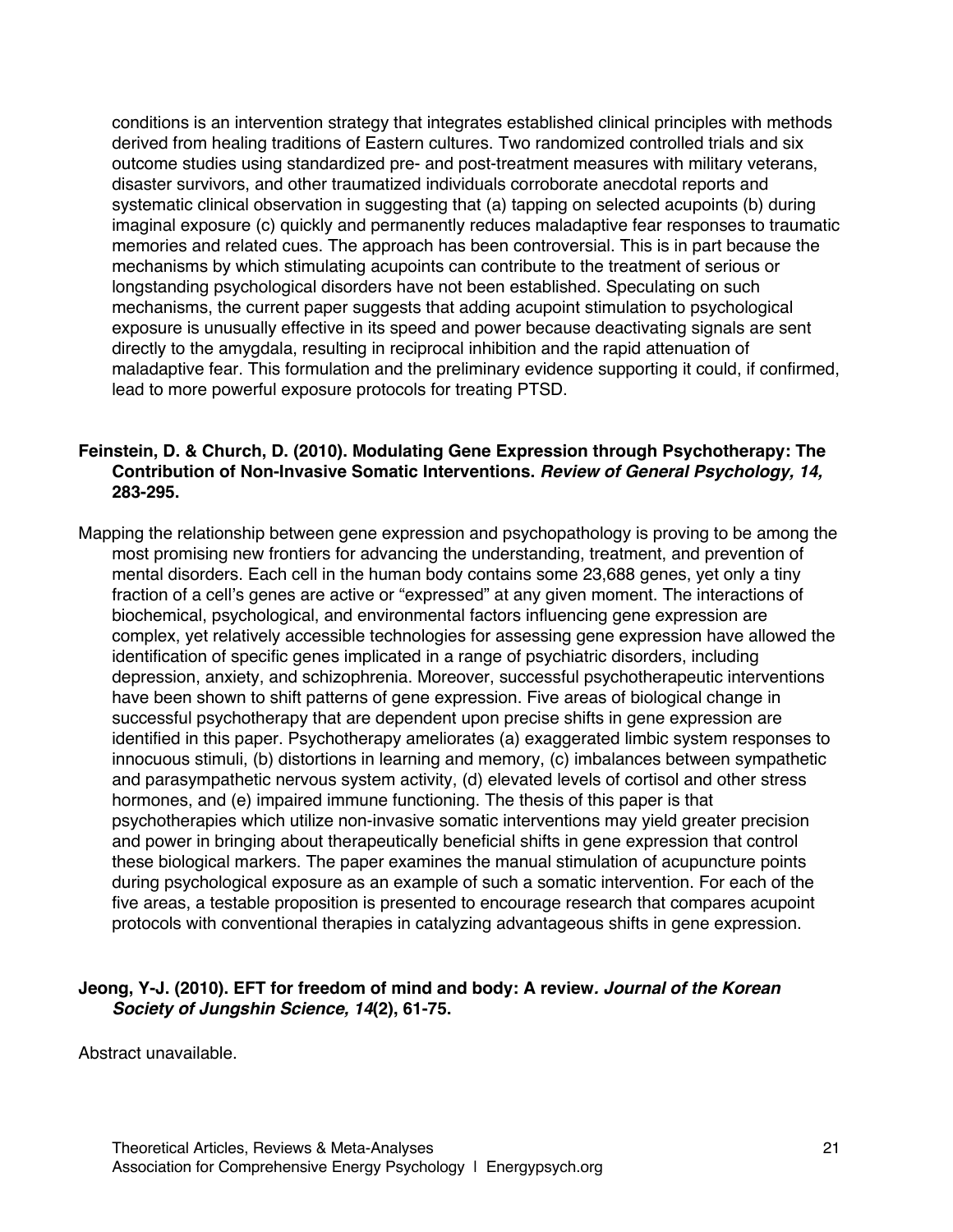## **Pasahow, R. (2010). Methodological and Theoretical Problems in the Waite and Holder (2003) Study on Fears and EFT.** *Energy Psychology Journal, 2***(2). doi: 10.9769/EPJ.2010.2.2.RP**

Energy psychology (EP) represents a paradigm for the treatment of mental health problems. A number of studies and case reports have demonstrated its efficacy in reducing psychological conflicts and symptoms. Emotional Freedom Techniques (EFT) are the most extensively researched model of EP. For EFT to be classified as an empirically based treatment according to American Psychological Association (APA) Division 12 Task Force criteria, research needs to demonstrate its efficacy in a number of experimental and clinical settings. It is also necessary to provide alternative explanations when experimental data are interpreted as disproving major hypotheses. In Waite and Holder's (2003) study on EFT, inclusion of two sham treatment groups and a control group attempted to isolate the factors that cause symptom reduction. Initial reviewers interpreted these data as disproving the fundamental hypothesis of EFT. The APA's Continuing Education Committee cited this study as 1 factor for disputing the scientific basis of EFT. Subsequent analyses have interpreted this study as being supportive of EFT hypotheses. However, numerous statistical omissions, incorrect applications of EFT procedures, and insufficient treatment time preclude meaningful conclusions regarding EFT. The only dependent variable was participants' fear ratings, which many researchers do not consider an adequate outcome measure. Multidimensional assessments would have provided more precise data and limited how much demand characteristics influenced the results.

# **Baker, A.H., Carrington, P., Putilin, D. (2009). Theoretical and Methodological Problems in Research on Emotional Freedom Techniques (EFT) and Other Meridian Based Therapies.** *Psychology: Theory, Research & Treatment, 6***(2), 34-46.**

Controlled research into Emotional Freedom Techniques (EFT) and other meridian-based therapies is at its beginnings. We examined several issues facing EFT researchers, including: the number and type of dependent measures; expectancy effects; the need for follow-up assessment; a newly proposed procedure for keeping participants blind; the duration of the intervention; the value of treating the hypothesized Energy Meridian System and EFT's operations as separate constructs; and the possibility that EFT's efficacy is mediated by processes long known to be associated with psychotherapy. Such issues are considered in the context of three recent EFT studies: Waite and Holder (2003); Wells et al. (2003); and Baker (2010). Some limitations of these studies are delineated and guidelines on EFT research are suggested.

# **Feinstein, D. (2009). Controversies in Energy Psychology.** *Energy Psychology: Theory, Research, & Treatment, 1***(1), 45-56.**

In the nearly three decades since tapping on acupuncture points was introduced as a method psychotherapists could use in the treatment of anxiety disorders and other emotional concerns, more than 30 variations of the approach have emerged. Collectively referred to as energy psychology (EP), reports of unusual speed, range, and durability of clinical outcomes have been provocative. Enthusiasts believe EP to be a major breakthrough while skeptics believe the claims are improbable and certainly have not been substantiated with adequate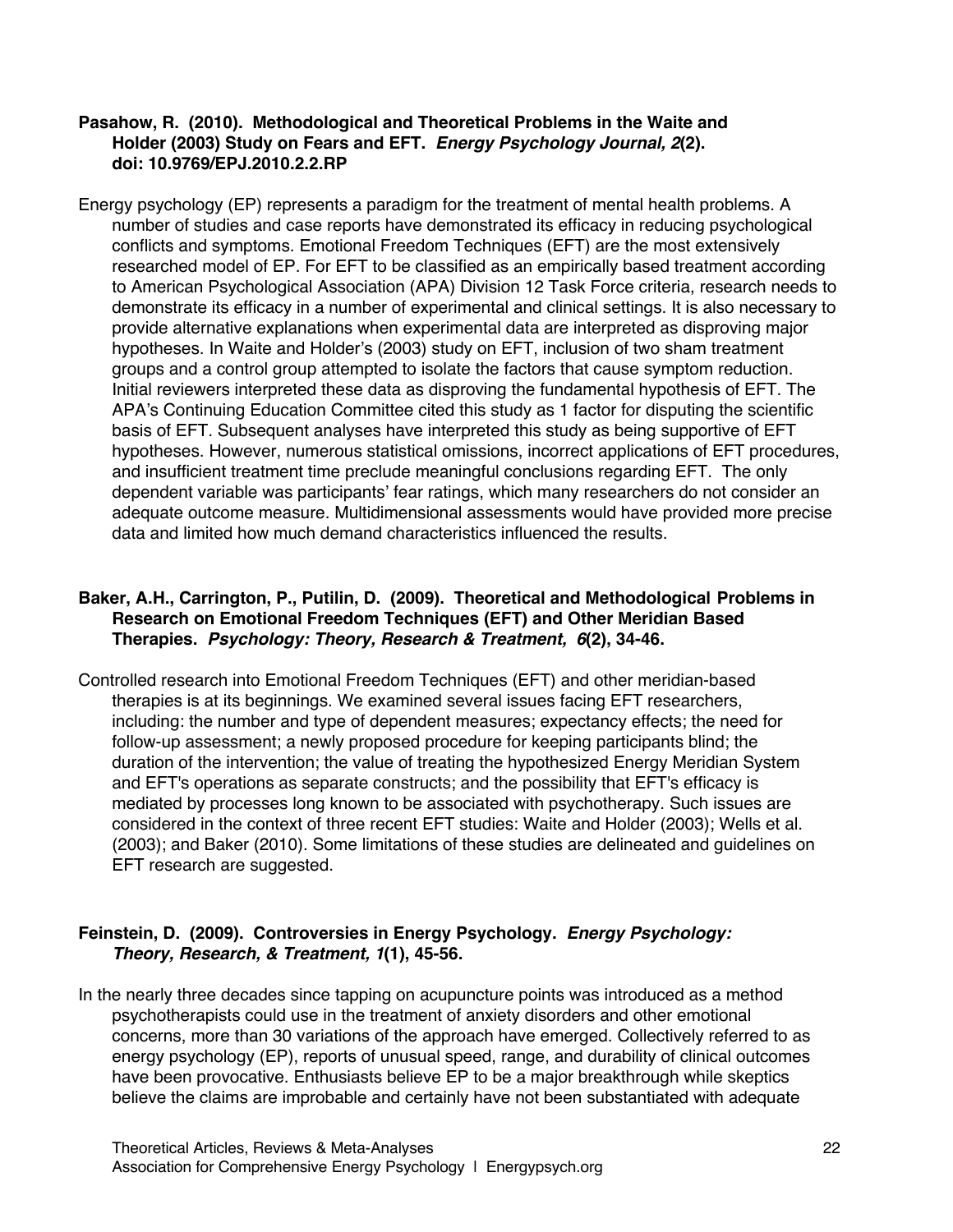data or explanatory models. Additional controversies exist among EP practitioners. This paper addresses the field's credibility problems among mental health professionals as well as controversies within EP regarding (a) its most viable explanatory models, (b) its most effective protocols, (c) how the approach interfaces with other forms of clinical practice, (d) the conditions it can treat effectively, (e) what should be done when the method does not seem to work, and (f) how the professional community should respond to the large number of practitioners who do not have mental health credentials.

# **Gallo, Fred. (2009). Energy Psychology in Rehabilitation: Origins, Clinical Applications, and Theory.** *Energy Psychology: Theory, Research, & Treatment, 1***(1), 57-72.**

Three forces have dominated psychology and psychological treatment at different times since the early 1900s. The first force was Freudian psychoanalysis and its offshoots that focus on unconscious psychodynamics and developmental fixations, with principal therapeutic techniques including free association, dream analysis, interpretation, and abreaction. Second came behaviorism, spearheaded by Pavlov, Watson, and Skinner, which emphasized environmental stimuli and conditioning—its techniques including respondent and operant conditioning, exposure, desensitization, schedules of reinforcement, modeling, and more. The third force involved humanistic and transpersonal approaches that attend to values and choice, including client-centered therapy, gestalt therapy, phenomenology, and cognitive therapy, some of the principal leaders being Rogers, Maslow, Perls, Rollo May, Binswanger, and Ellis. Recently the new paradigm of energy psychology has emerged, which may be considered psychology's fourth force. The earliest pioneers included Goodheart, Diamond, and Callahan. This theoretical and practice approach offers the field some unique findings, as it views psychological problems as body–mind interactions and bioenergy fields, providing treatments that directly and efficiently address these substrates. Some of energy psychology's techniques include stimulating acupoints and chakras, specific body postures, affirmations, imagery, manual muscle testing, and an emphasis on intention. This review covers energy psychology's historical development and experimental evidence base. Case illustrations and treatment protocols are discussed for the treatment of psychological trauma and physical pain, two of the most important and ubiquitous aspects common to rehabilitation conditions. Additionally, the research on energy psychology is highlighted, and the distinction between global treatments and causal energy diagnostic-treatment approaches to treatment is addressed.

# **Lane, J. (2009). The neurochemistry of counterconditioning: acupressure desensitization in psychotherapy***. Energy Psychology: Theory, Research, & Treatment, 1***(1), 31-44.**

A growing body of literature indicates that imaginal exposure, paired with acupressure, reduces midbrain hyperarousal and counterconditions anxiety and traumatic memories. Exposure therapies that elicit the midbrain's anxiety reflex and then replace it with a relaxation response are said to "reciprocally inhibit" anxiety. More recent research indicates that manual stimulation of acupuncture points produces opioids, serotonin, and gamma-aminobutyric acid (GABA), and regulates cortisol. These neurochemical changes reduce pain, slow the heart rate, decrease anxiety, shut off the FFF response, regulate the autonomic nervous system, and create a sense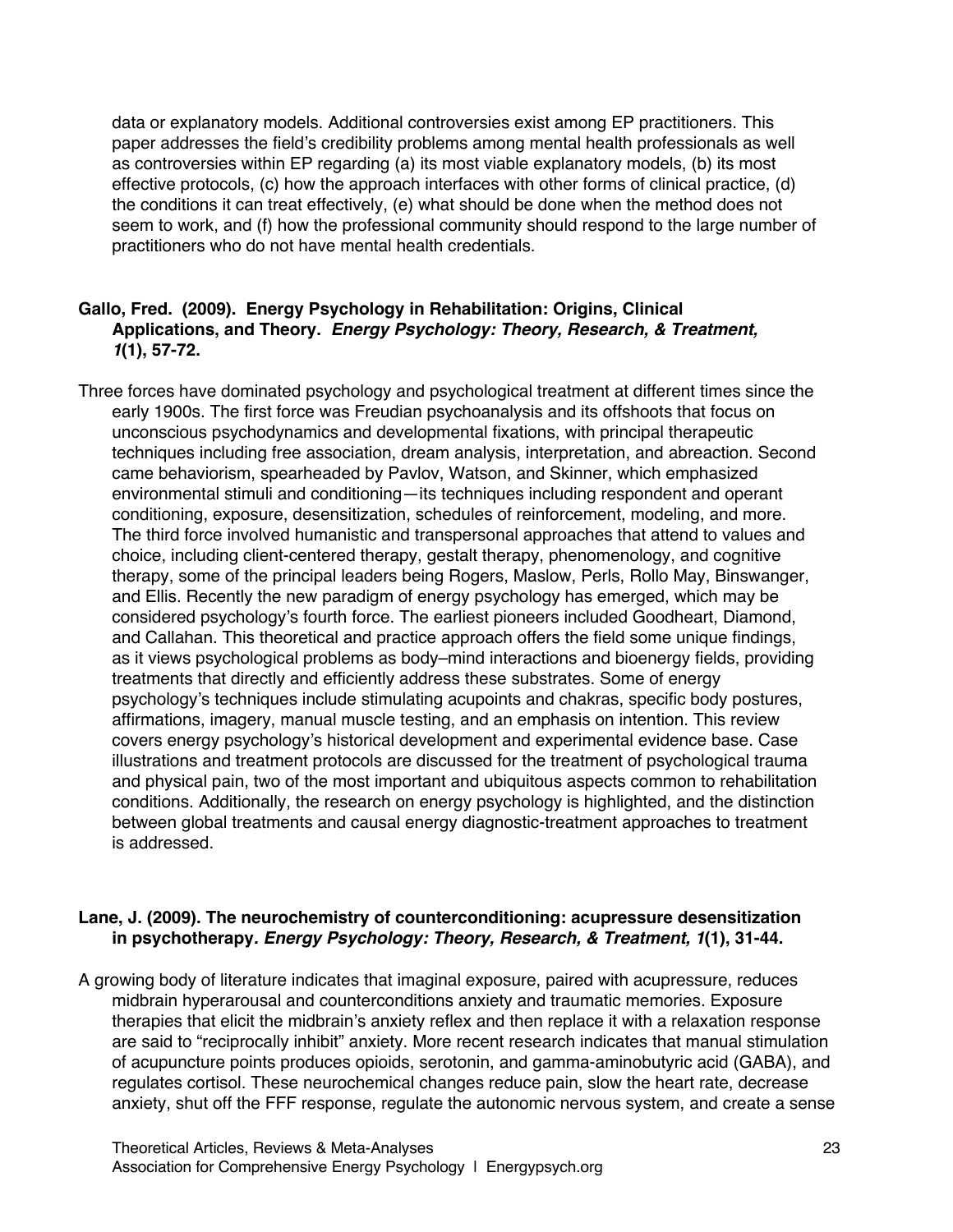of calm. This relaxation response reciprocally inhibits anxiety and creates a rapid desensitization to traumatic stimuli. This paper explores the neurochemistry of the types of acupressure counterconditioning used in energy psychology and provides explanations for the mechanisms of actions of these therapies, based upon currently accepted paradigms of brain function, behavioral psychology, and biochemistry.

#### **Pignotti, M., & Thayer, B. (2009). Some comments on "Energy psychology: A review of the evidence." Premature conclusions based on incomplete evidence?**  *Psychotherapy: Theory, Research, Practice, Training, 46***(2), 257-261. doi: 10-1037/a0016027**

A review of the evidence on energy psychology (EP) was published in this journal. Although the author's stated intention of reviewing the evidence is one we support, we note that important EP studies were omitted from the review that did not confirm claims being made by EP proponents. We also identify other problems with the review, such as the lack of specific inclusion and exclusion criteria, misportrayal of criticism of EP, incorrectly characterizing one of the studies as a randomized clinical trial, and lack of disclosure regarding an EP-related business. We note that in the APA, decisions on classification of therapies as empirically supported are most rightfully the function of Division 12-appointed committees of psychologists. It is not enough for any one individual or group of proponents of a particular approach to make such a determination.

# **Feinstein, D. (2008). Energy psychology: a review of the preliminary evidence.**  *Psychotherapy: Theory, Research, Practice, Training. 45***(2), 199-213.**

Energy psychology utilizes imaginal and narrative-generated exposure, paired with interventions that reduce hyperarousal through acupressure and related techniques. According to practitioners, this leads to treatment outcomes that are more rapid, powerful, and precise than the strategies used in other exposure-based treatments such as relaxation or diaphragmatic breathing. The method has been exceedingly controversial. It relies on unfamiliar procedures adapted from non- Western cultures, posits unverified mechanisms of action, and early claims of unusual speed and therapeutic power ran far ahead of initial empirical support. This paper reviews a hierarchy of evidence regarding the efficacy of energy psychology, from anecdotal reports to randomized clinical trials. Although the evidence is still preliminary, energy psychology has reached the minimum threshold for being designated as an evidence-based treatment, with one form having met the APA Division 12 criteria as a "probably efficacious treatment" for specific phobias; another for maintaining weight loss. The limited scientific evidence, combined with extensive clinical reports, suggests that energy psychology holds promise as a rapid and potent treatment for a range of psychological conditions.

# **Feinstein, D. (2008) Energy psychology in disaster relief.** *Traumatology 141***:1, 124-137.**

Energy psychology utilizes cognitive operations such as imaginal exposure to traumatic memories or visualization of optimal performance scenarios—combined with physical interventions derived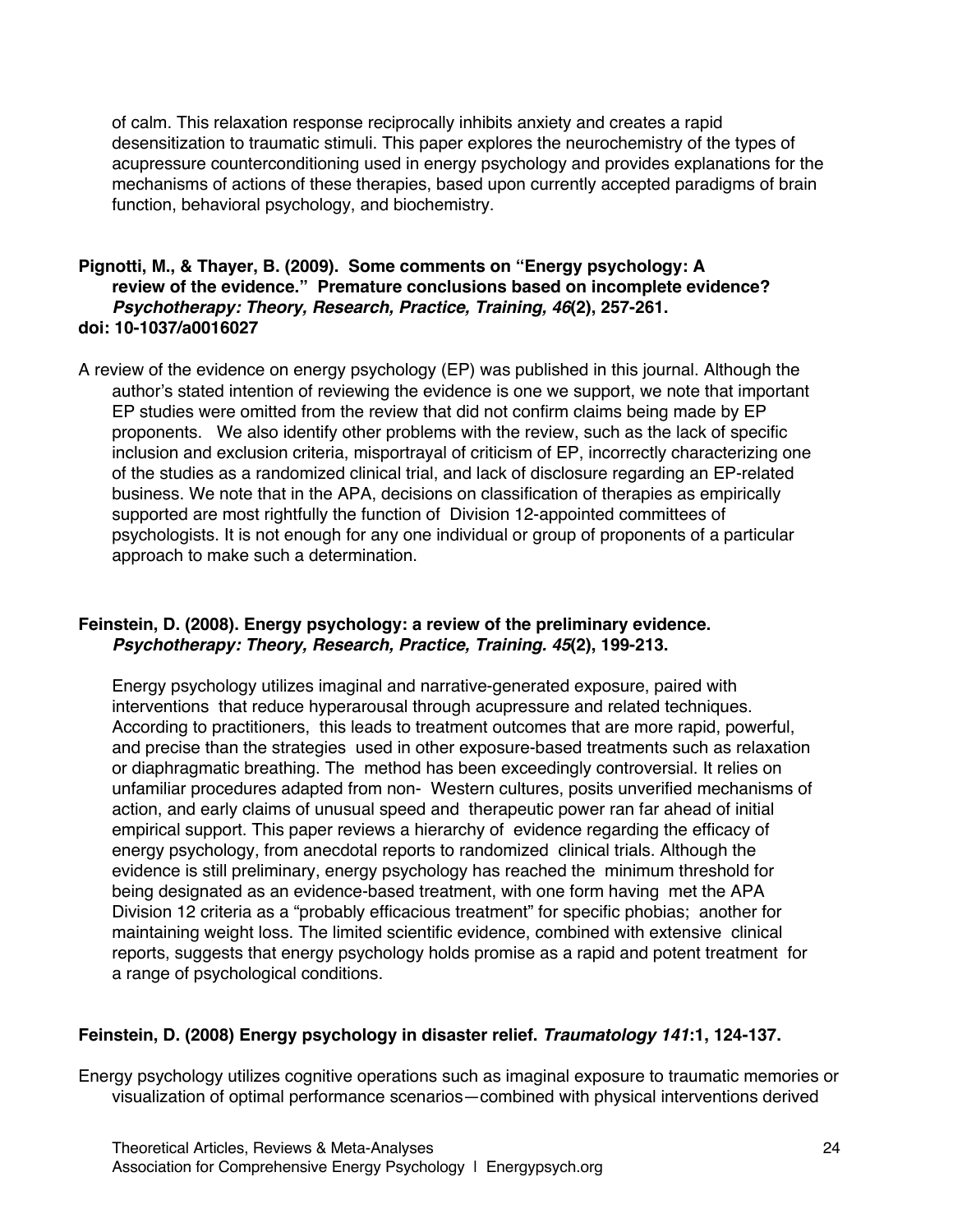from acupuncture, yoga, and related systems—for inducing psychological change. While a controversial approach, this combination purportedly brings about, with unusual speed and precision, therapeutic shifts in affective, cognitive, and behavioral patterns that underlie a range of psychological concerns. Energy psychology has been applied in the wake of natural and human-made disasters in the Congo, Guatemala, Indonesia, Kenya, Kosovo, Kuwait, Mexico, Moldavia, Nairobi, Rwanda, South Africa, Tanzania, Thailand, and the U.S. At least three international humanitarian relief organizations have adapted energy psychology as a treatment in their post-disaster missions. Four tiers of energy psychology interventions include 1) immediate relief/stabilization, 2) extinguishing conditioned responses, 3) overcoming complex psychological problems, and 4) promoting optimal functioning. The first tier is most pertinent in psychological first aid immediately following a disaster, with the subsequent tiers progressively being introduced over time with complex stress reactions and chronic disorders. This paper reviews the approach, considers its viability, and offers a framework for applying energy psychology in treating disaster survivors.

# **Mollon, Phil. (2007). Thought Field Therapy and its derivatives: Rapid relief of mental health problems through tapping on the body.** *Primary Care and Community Psychiatry. 12***[3-4], 123-127.**

A genre of psychotherapeutic enquiry, involving work with the body's energy system as well as the mind, began in the 1970s, arising from the field of Applied Kinesiology as elaborated by psychiatrist Dr. John Diamond. Clinical psychologist, Roger Callahan, built on this work to develop simple procedures for the rapid relief of anxieties and phobias. This approach, called Thought Field Therapy, was later applied to trauma and other forms of mental distress. In recent years a number of derivative methods have been developed. These can be combined with conventional psychodynamic or CBT approaches. A variety of forms of evidence support the use of energy psychology techniques, including a very large South American study.

# **Devilly, G. J. (2005). Power therapies and possible threats to the science of psychology and psychiatry.** *Australian and New Zealand Journal of Psychiatry, 39***, 437-445. doi: 10.1080/j.1440-1614.2005.01601.x**

- **Objective:** Advocates of new therapies frequently make bold claims regarding therapeutic effectiveness, particularly in response to disorders which have been traditionally treatment refractory. This paper reviews a collection of new therapies collectively self-termed 'The Power Therapies', outlining their proposed procedures and the evidence for and against their use. These therapies are then put to the test for pseudoscientific practice.
- **Method:** Therapies were included which self-describe themselves as 'Power Therapies'. Published work searches were conducted on each therapy using Medline and PsychInfo databases for randomized controlled trials assessing their efficacy, except for the case of Eye Movement Desensitization and Reprocessing (EMDR). Eye Movement Desensitization and Reprocessing has more randomized controlled studies conducted on its efficacy than any other treatment for trauma and thus, previous meta-analyses were evaluated.
- **Results and conclusions:** It is concluded that these new therapies have offered no new scientifically valid theories of action, show only non-specific efficacy, show no evidence that they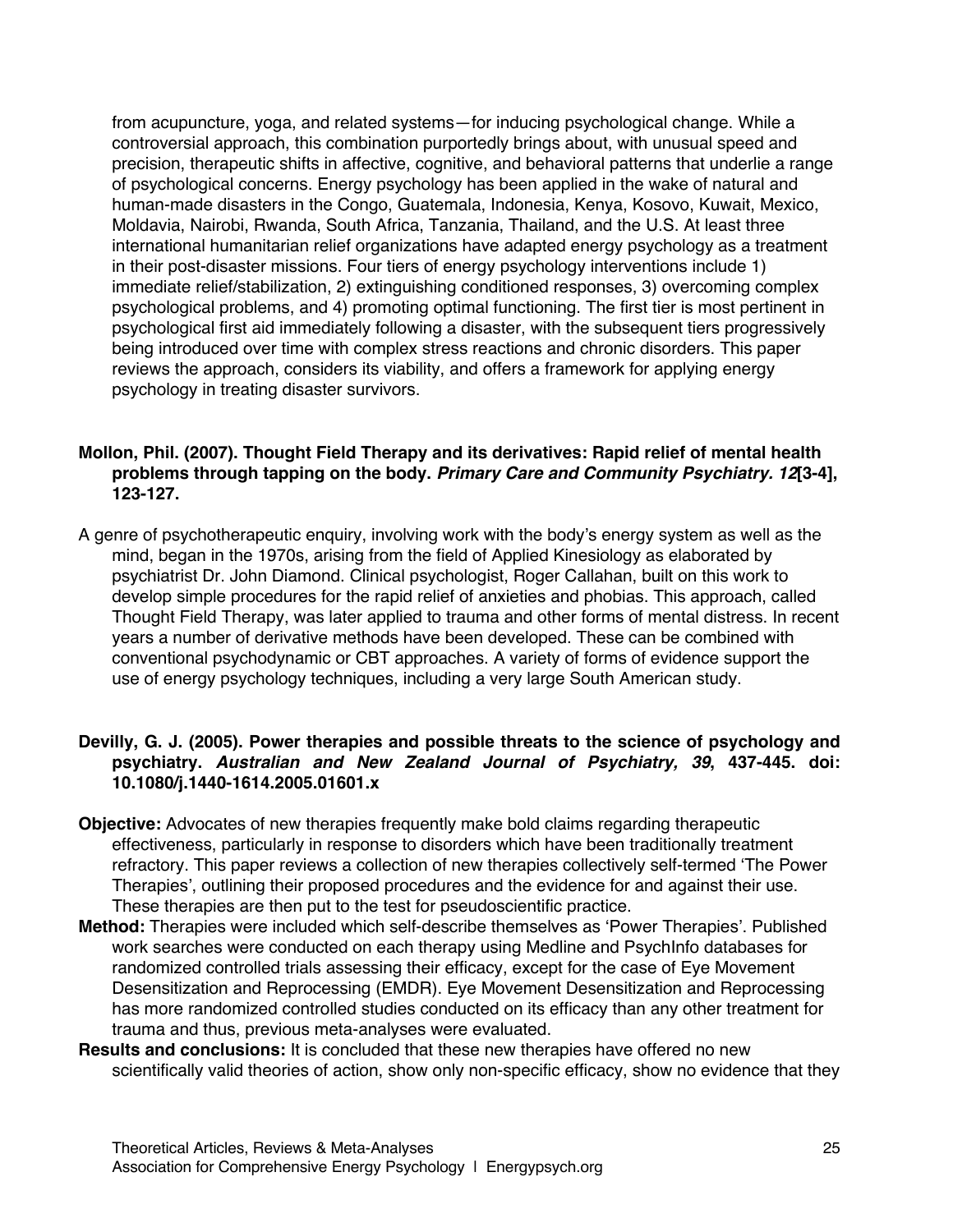offer substantive improvements to extant psychiatric care, yet display many characteristics consistent with pseudoscience.

# **Pignotti, M. (2005). Thought Field Therapy Voice Technology vs. Random Meridian Point Sequences: A Single-blind Controlled Experiment.** *Scientific Review of Mental Health Practice:, 4***(1), 2005, 38-47.**

The Thought Field Therapy Voice Technology (TFT VT) is a proprietary procedure, claimed by proponents to have a 97-98% success rate in curing psychological problems. VT practitioners can allegedly "diagnose" over the telephone precise, individualized codes of acupressure points, which the individual is then instructed to tap on. This single-blind controlled study quasirandomly assigned 66 participants to either TFT VT treatment (n=33) or to a control group (n=33), which received a randomly selected sequence of treatment points. For each group, 97% of the participants reported a complete elimination of all subjective emotional distress. A 2×2 two-way mixed ANOVA revealed no significant differences between the two groups. Possible explanations for the 97% self-reported "success" rate are discussed and the wisdom and ethics of having mental-health treatments that are proprietary trade secrets is questioned.

# **Ruden, R. A. (2005). A neurological basis for the observed peripheral sensory modulation of emotional responses.** *Traumatology, 11,* **145-158. doi: 10.1177/153476560501100301**

- A new therapy for phobias, PTSD, addictive behaviors and other psychological issues was first described by Dr. Roger Callahan and involves thought activation of the problem followed by tapping on certain acupoints in a specific sequence. In addition, a gamut procedure involving further tapping, eye movements and following simple commands is used. He calls his method Thought Field Therapy. In most cases, the problems were reportedly cured in a matter of minutes. We theorize about the neuroanatomical and neurophysiological mechanisms underlying the success of this technique.
- We propose that tapping and other sensory stimulation procedures globally increase serotonin. The important structures specifically involved in this therapy are the prefrontal cortex and the amygdala. The success of this technique requires that glutamate first be increased in the circuit that involves the conditioning stimulus and the unconditioned stimulus. This analysis does not define sequences for tapping. We suggest the name 'Psychosensory Therapy' to encompass this specific treatment as well as to define a broader new paradigm for the treatment of these problems.

#### **Rubik B. (2002). The biofield hypothesis: Its biophysical basis and role in medicine.** *Journal of Alternative and Complementary Medicine, 8(6):* **703-717. doi:10.1089/10755530260511711.**

This paper provides a scientific foundation for the biofield: the complex, extremely weak electromagnetic field of the organism hypothesized to involve electromagnetic bioinformation for regulating homeodynamics. The biofield is a useful construct consistent with bioelectromagnetics and the physics of nonlinear, dynamical, nonequilibrium living systems. It offers a unifying hypothesis to explain the interaction of objects or fields with the organism, and